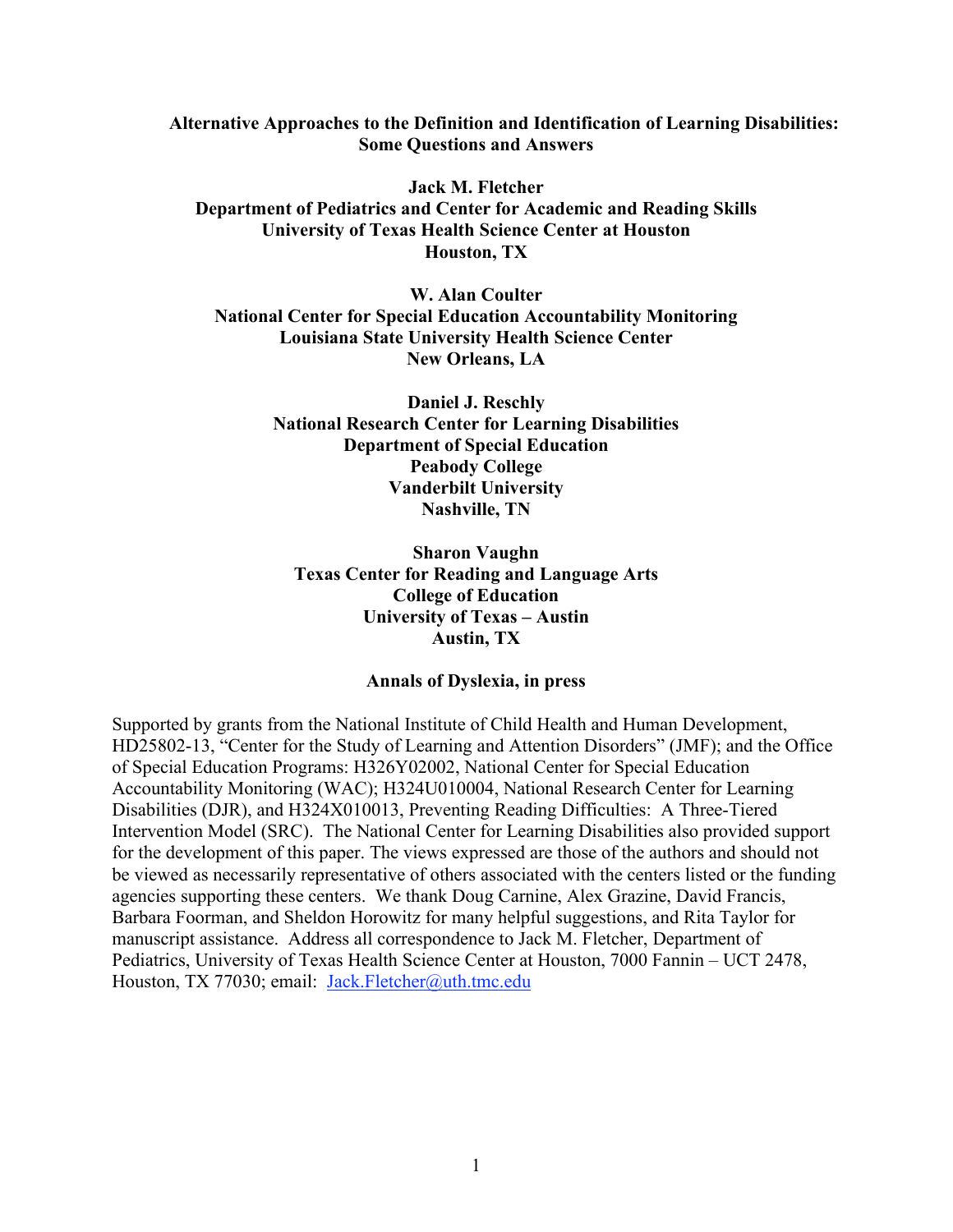#### **Abstract**

Recent consensus reports concur in suggesting major changes in the Federal regulatory approach to the identification of learning disabilities (LD). These reports recommend abandoning the IQ-discrepancy model and the use of IQ tests for identification, and also recommend incorporation of responsiveness to intervention (RTI) as one of the identification criteria. These changes are also recommended to states in the current reauthorization of the United States' Individuals with Disabilities in Education Act (IDEA). While not mandatory, states that follow these recommendations will experience major changes in identification and treatment of students served under the LD category. This paper reviews the basis for these recommendations, summarizing four recent consensus group reports on special education that concur in suggesting these changes. Seventeen commonly asked questions about these changes are presented, with responses. In order to ensure adequate instruction for students with LD, it is essential that identification practices focus on assessments that are directly related to instruction, that any services for students who are struggling prioritize intervention over eligibility, and that special education be permitted to focus more on results and outcomes, and less on eligibility and process. Identification models that incorporate RTI represent a shift in special education towards the goals of better achievement and behavioral outcomes for students identified with LD as well as those students at risk for LD.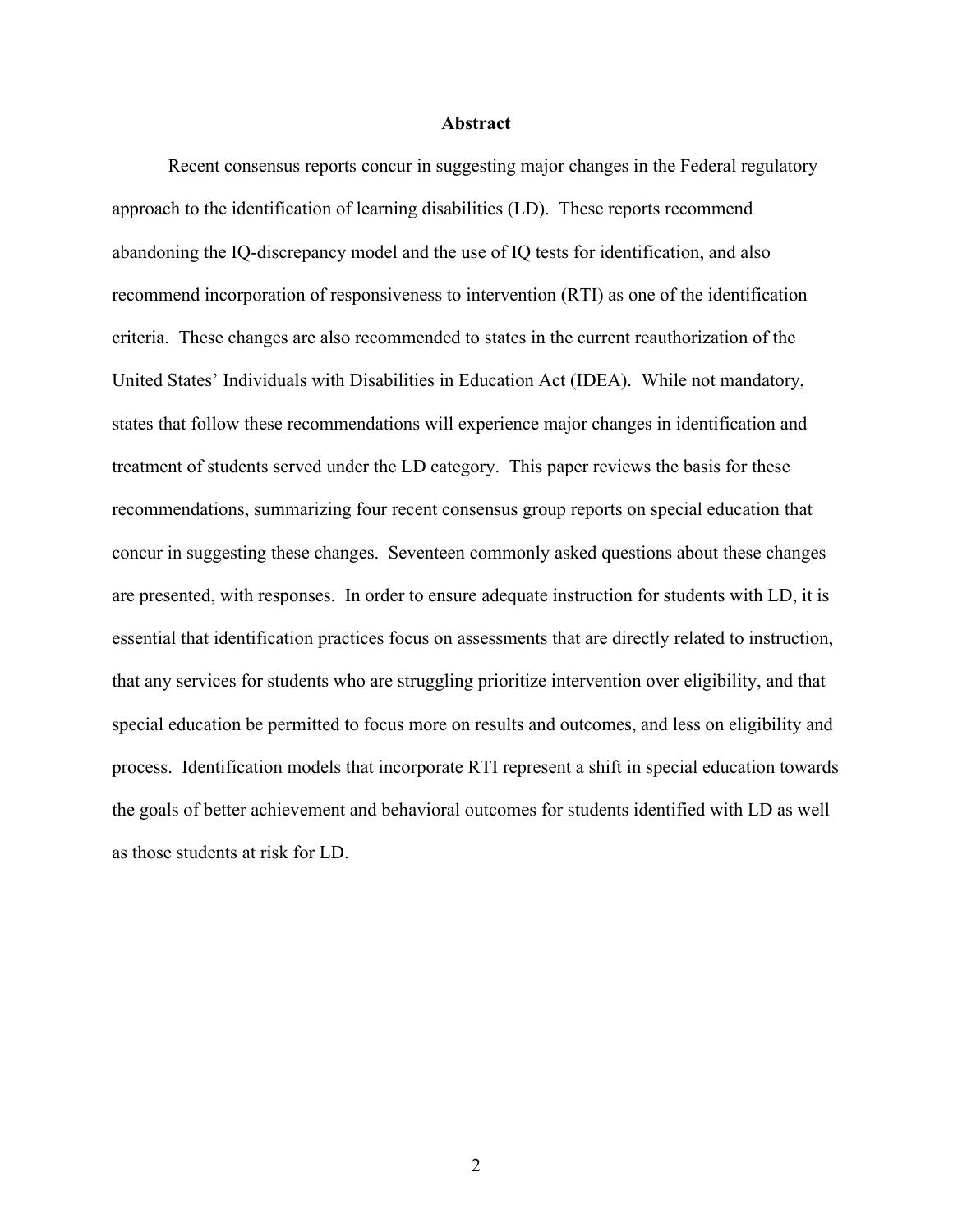# **Alternative Approaches to the Definition and Identification of Learning Disabilities: Some Questions and Answers**

In the past few years, increasing concern has been expressed in the United States about common definitions and procedures for identifying students with learning disabilities (LD). These concerns involve all four components of most definitions of LD, including the Federal definition recommended in 1977 to States by the United States Office of Education (USOE, 1977). Three of these components - discrepancy, heterogeneity, and exclusion – can be found in the 1977 Federal definition. Discrepancy in most definitions is indicated by the presence of a difference between aptitude and achievement, represented in the Federal regulatory definition as a severe discrepancy between IQ and achievement test scores. Heterogeneity represents the multiple domains in which LD occurs: seven in the 1977 Federal definition, including various disorders of reading, math, written expression, and language. The exclusion component reflects the orientation that LD should not be identified if the primary cause involves a sensory disorder, mental deficiency, emotional disturbance, economic disadvantage, linguistic diversity, or inadequate instruction. In addition, these three components- discrepancy, heterogeneity, and exclusion - are the basis for the fourth component of most definitions, the belief that LD is due to constitutional factors intrinsic to the student. Thus, a student who meets the criteria stemming from the first three components is presumed to have an achievement problem that is due to neurobiological factors. These components, which have served as the foundation for identifying students with LD since the inception of the construct, resulted from a general agreement that this was the best way to proceed considering the lack of empirical evidence. These components of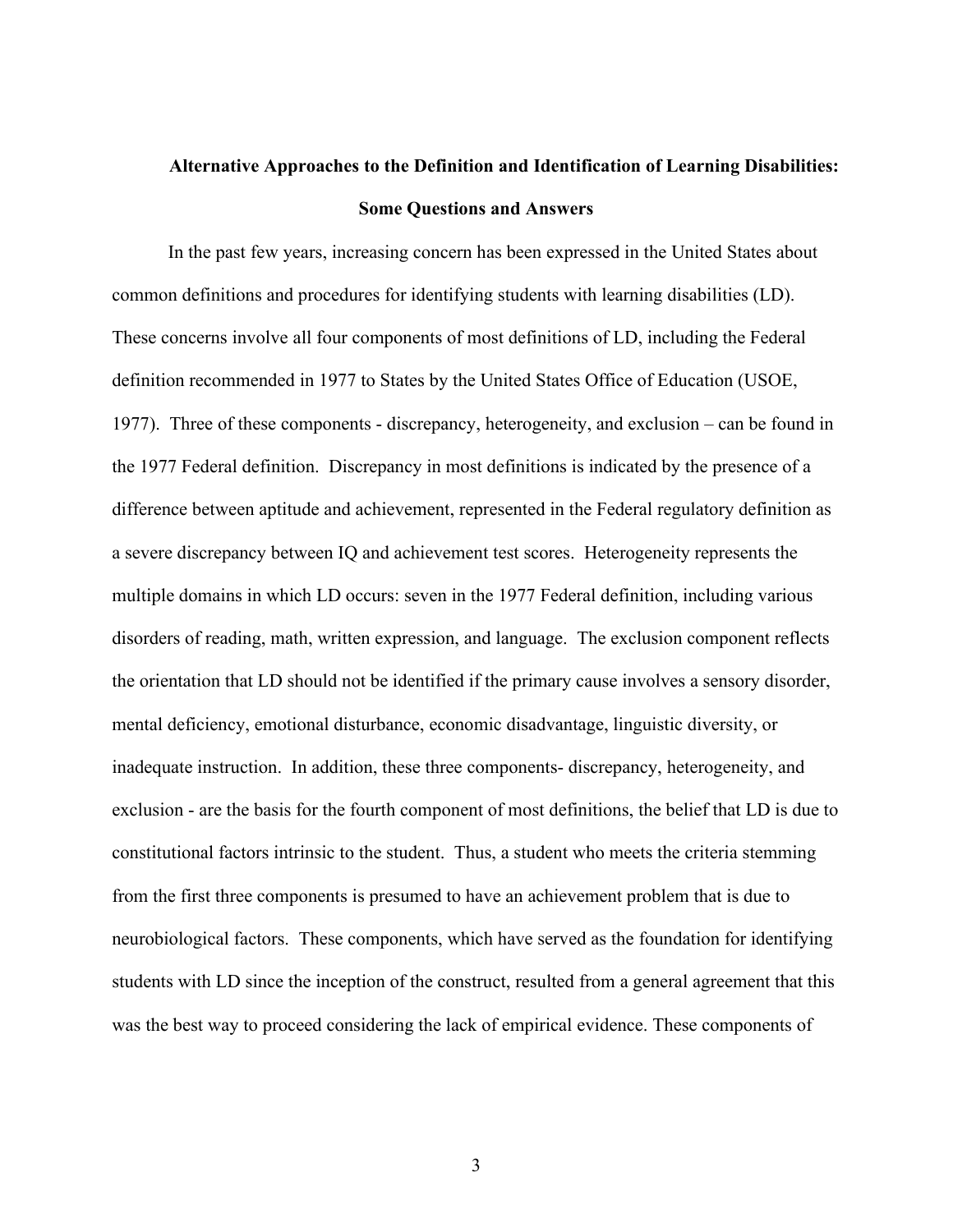most definitions continue to prevail despite the emergence of a significant evidence base that suggests problems and alternatives to this consensus.

In the United States, recent efforts at educational reform have focused on the notion of accountability for results and the implementation of evidence-based instructional approaches. These efforts have specifically targeted improving reading instruction, reflecting the accumulation of research on how children learn to read and how to assist struggling readers. The impetus for reform and the emphasis on reading have multiple sources, the most salient being stagnant gains on different national and international assessments over the past 20 years. Of significant concern was the failure of schools to close the gap between achievement scores of economically advantaged, primarily non-minority students, and economically disadvantaged, predominantly minority students. These concerns eventuated in the reauthorization of the Elementary and Secondary Education Act, or the No Child Left Behind Act of 2001, Public Law 107- 110 (NCLB, 2002). Fundamental to NCLB is Reading First, which requires the implementation of approaches to reading instruction supported by scientifically based reading research documented in multiple consensus reports such as the 1998 National Research Council's *Preventing Reading Difficulties in Young Children* (Snow, Burns, and Griffin, 1998), the report of the National Research Panel (2000), and a report on reading comprehension by the RAND Reading Study Group (2002).

These same issues are affecting the major piece of special education legislation in the United States, the Individuals with Disabilities in Education Act (IDEA), which is presently being considered for reauthorization by Congress. This reauthorization was preceded by four consensus reports on special education: the National Research Council report on minority overrepresentation in special education (Donovan & Cross, 2002), a report entitled *Rethinking*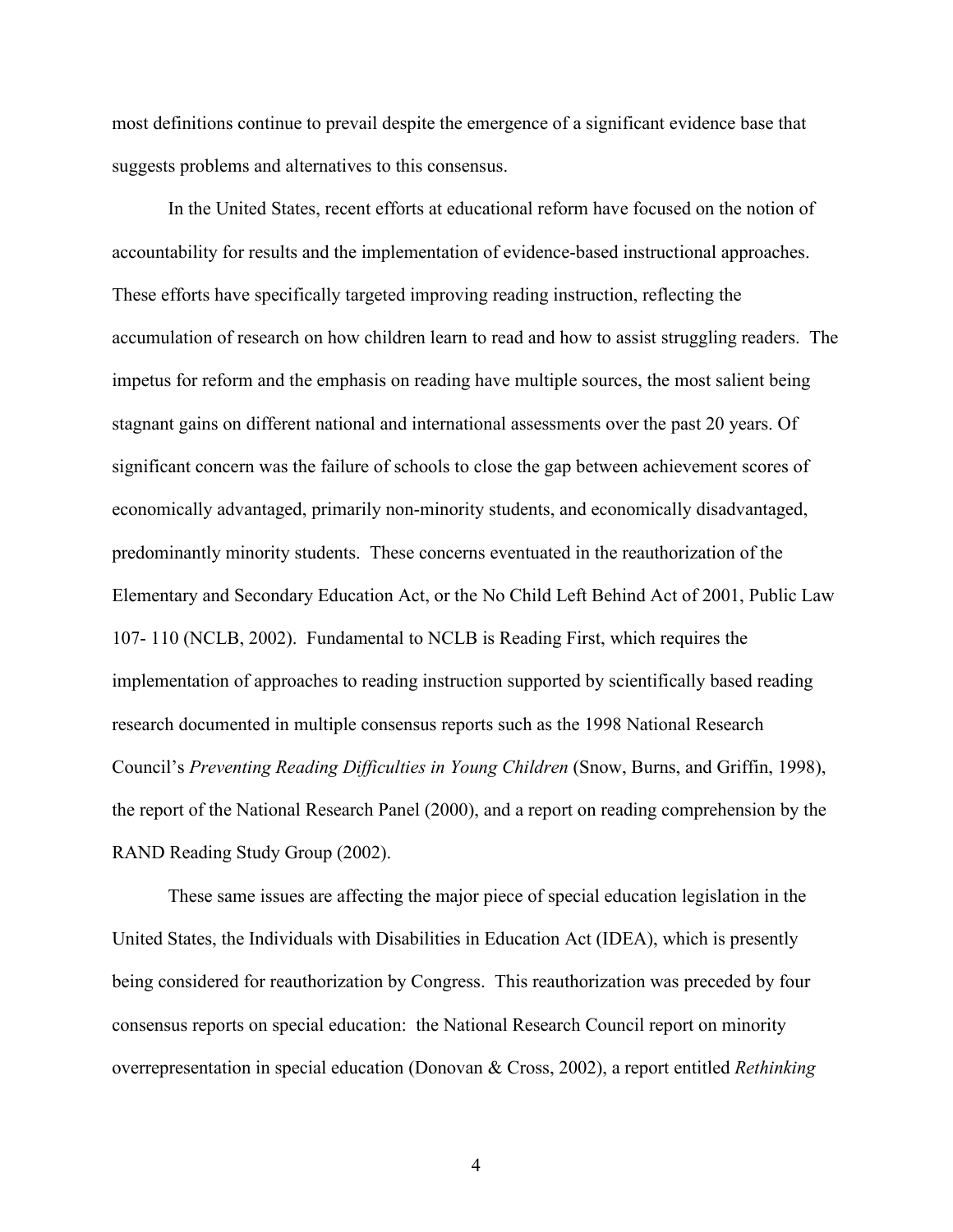*Special Education* by the Fordham Foundation and the Progressive Policy Institute (Finn, Rotherham, & Hokansen, 2001), the Learning Disabilities Summit by the U.S. Office of Special Education Programs (Bradley, Danielson, & Hallahan, 2002), and the President's Commission on Excellence in Special Education (2002). Each of these reports was significantly influenced by reading research as well as research on the classification and identification of individuals with learning disabilities (LD). All four reports suggested that the number of individuals identified with LD could be reduced if more effective reading instruction was in place, noting that many students placed in special education may not have received adequate instruction in general education. This lack of adequate instruction within general education also helps explain the disproportionate representation of minorities in special education. These reports also observed that current regulations for the identification of LD lacked a research base and constitute obstacles to the implementation of better instructional approaches for students with disabilities. Thus, in the reauthorization of IDEA, bills under consideration in both the House and Senate loosen the grip of the U.S. Federal regulatory definition of LD, allowing states options for a) not using IQ-discrepancy or even not giving IQ tests as part of a standard identification process; and b) allowing states to include response to intervention (RTI) criteria as part of the identification process.

These changes have been embraced by many professionals and researchers, but viewed with considerable anxiety by others, including some professional organizations and practitioners involved in LD. At the same time, a recent national survey found that 54% of parents and 72% of teachers felt that current identification methods for LD took too long to identify students in need and to provide intervention (National Center for Learning Disabilities, 2002). Few teachers endorsed the view that current methods for identifying LD were effective and most (84%) felt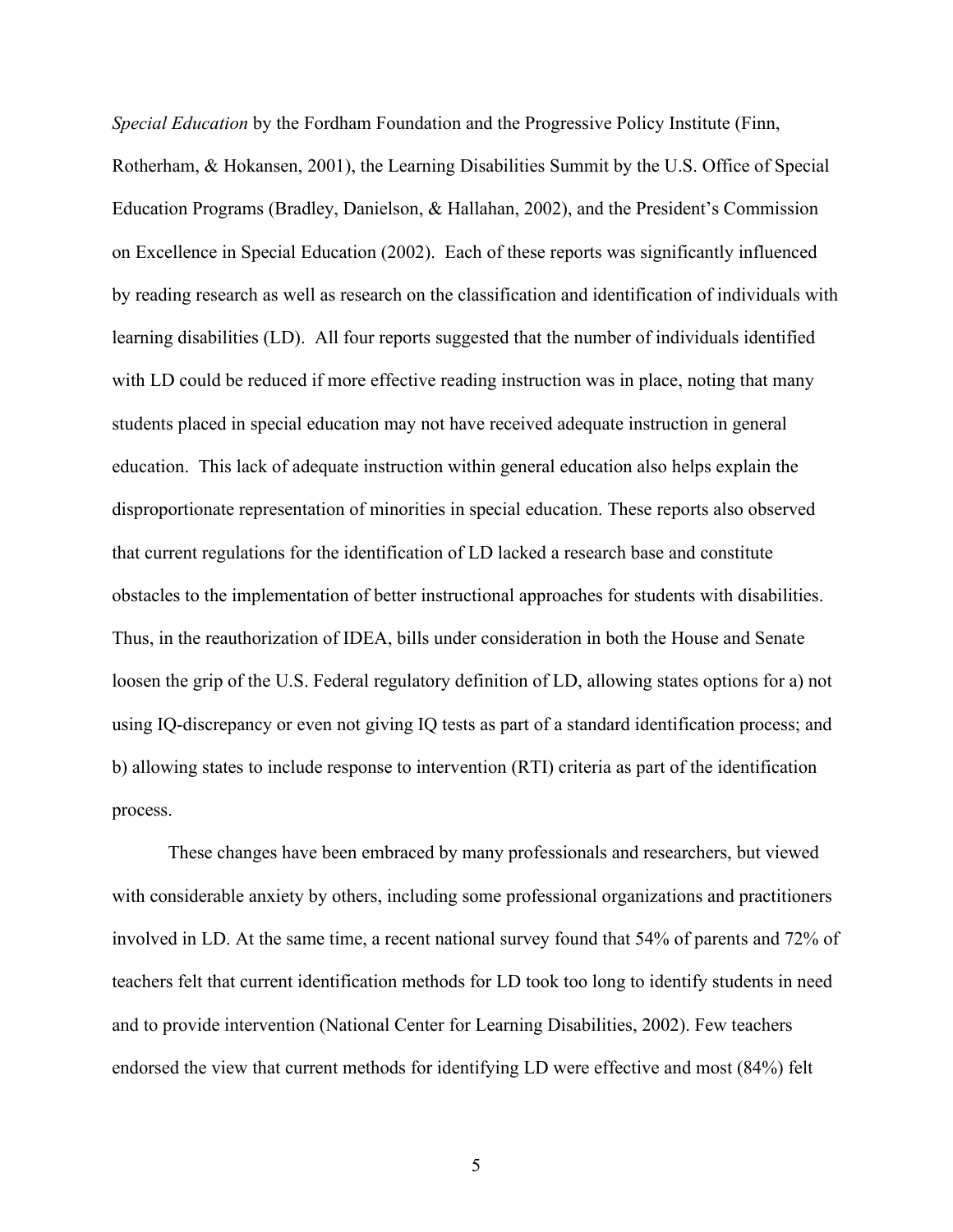that improvements could be made. Parents with a student who had been identified with LD were especially negative about the current system. This survey implies that those who want to preserve the current system aren't listening carefully to parents and teachers

The most common misconception is that the proposed changes in both bills involve mandatory replacement of IQ-discrepancy with RTI as a new approach to assessment and identification. In fact, RTI is not mandated and any changes in the use of IQ tests and discrepancy models are up to States. Parents retain the right to request IQ tests. Moreover, RTI is not an alternative approach to accessing special education services, but rather only one of the criteria used in the identification process. It represents a method for assessing the "adequate opportunity to learning" exclusion already present in IDEA. Identification models that incorporate RTI represent an opportunity to provide early intervention and/or pre-referral services to reduce inappropriate referral and identification and to establish a prevention model for students – to eliminate the wait to fail model in place in many schools. It is also an opportunity to move more quickly into intervention for older students who have not had the opportunity or simply not profited from early intervention.

Despite the existence of some promising models and encouraging data (Donovan  $\&$ Cross, 2002), some parents and educators continue to warn against changes in current identification procedures, thus retaining an emphasis on IQ testing and the discrepancy model. Others argue that LD cannot be identified without some assessment of cognitive processes. The research base supporting these propositions is very limited. Perpetuating assumptions about LD on the basis of a discrepancy model would represent continuance of an identification model singled out as inadequate by all four of the consensus reports and by empirical research (Aaron, 1997; Steubing et al., 2002). There is clear consensus that this traditional model has not lead to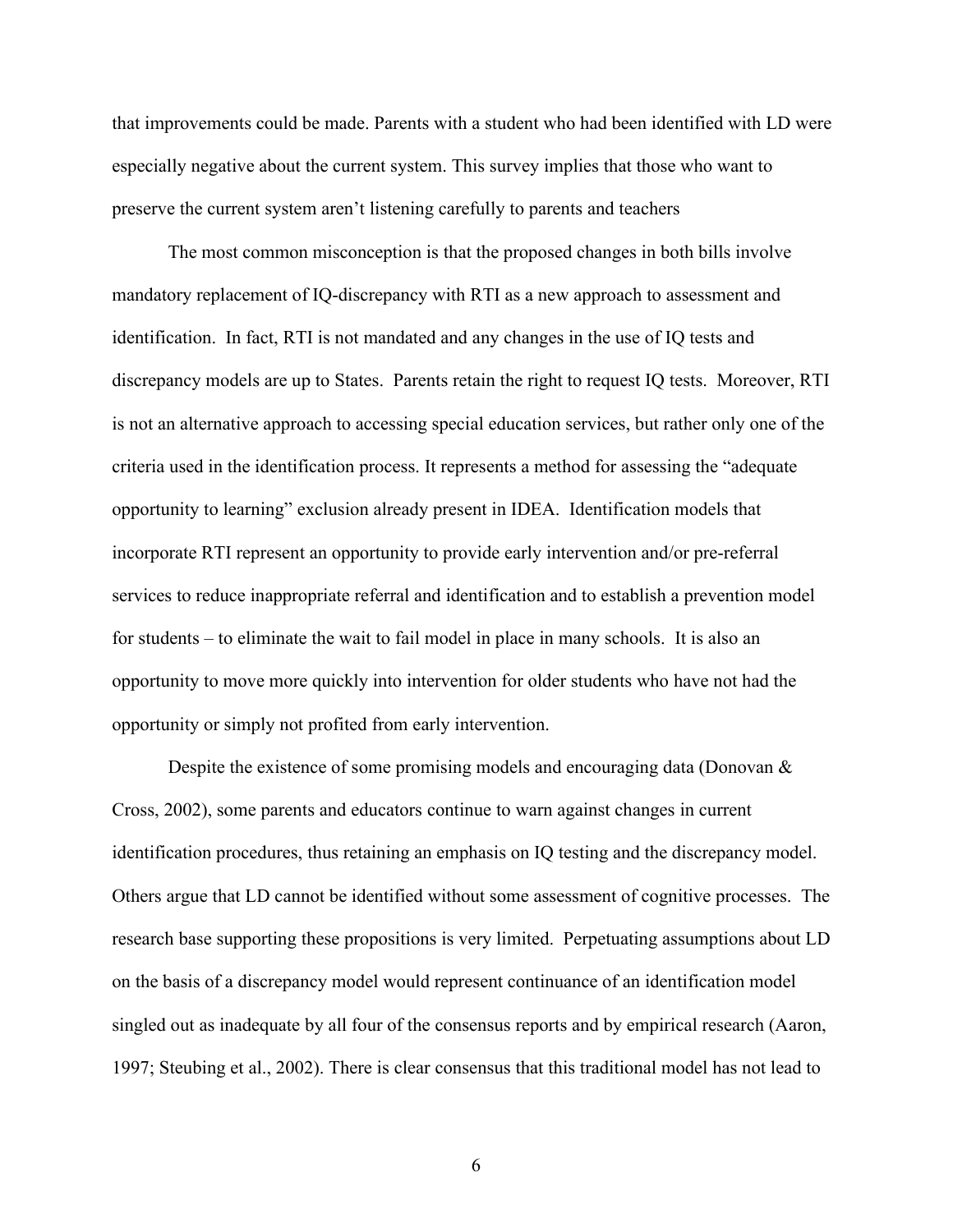improved instructional outcomes for children- neither those deemed eligible for special education, nor those found ineligible but who continue to struggle in school.

The authors served on one or more of the four recent consensus groups on special education. In this paper, we summarize components of these reports and recent empirical syntheses that have raised numerous issues concerning the reliability and validity of the Federal regulatory definition of LD in the IDEA. These evidence-based reports show congruence in recommending abandonment of the IQ-discrepancy criterion, a significantly restricted role of IQ tests, and a focus on deficient achievement, exclusionary criteria, and RTI for identification of LD. We discuss the basis for these recommendations and respond to 17 questions raised by different groups in the LD community. This community urgently needs to consider these recommendations and responses. The LD category is in danger of expiation without a closer link with the research on LD from the past 30 years and the even more immediate problem of lack of progress of students with LD who are placed in special education.

#### *Why Is Change Needed?*

Many years ago, the legislation now known as IDEA made it possible for students with disabilities to attend public schools. Now that the original problem has been addressed, the next goal should be to enhance instructional outcomes for these students, picking up on the themes introduced by NCLB. To accomplish this goal, identification models for LD should require educators to intervene as early as possible and then, if appropriate, refer students for more formal evaluations or other services. The model of intervention followed by necessary evaluation appropriately modifies the more common practice of testing to diagnosis that has been the basis for LD identification over the past 30 years. This change -- a movement away from "test and treat" models to "treat and test" models – is the essence of proposals for alternative identification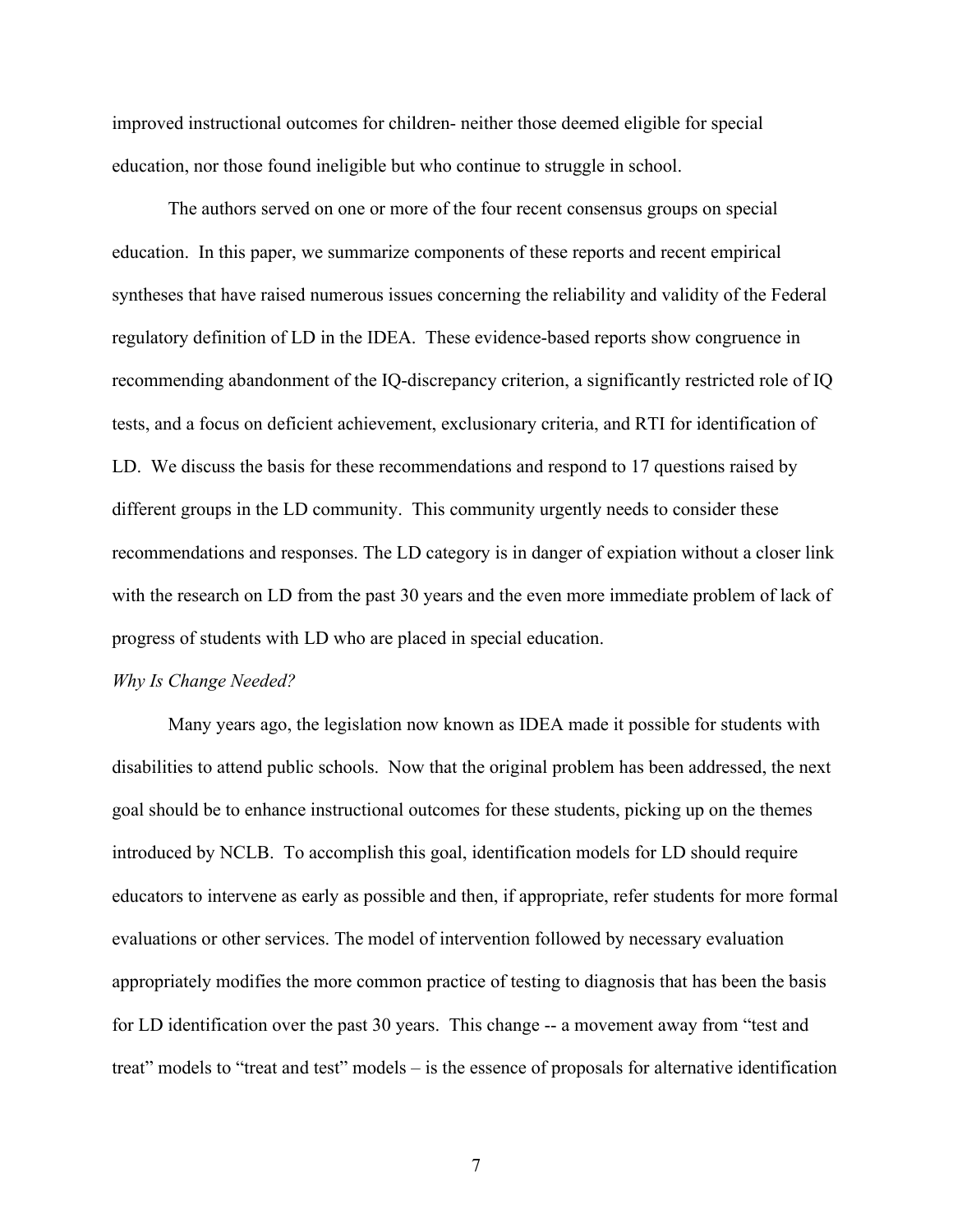models for LD. This does not mean that there is no value in systematic assessment of academic skills. It is necessary to have some idea of what to teach. But the provision of extensive assessment to diagnose LD as a prerequisite to intervention is unnecessary and not supported by evidence that these models are related to better student outcomes. Screening and evaluation of academic skills in the service of intervention and to determine level of risk for LD is not time consuming, especially in relation to the present identification process.

Recent empirical syntheses and consensus reports share the common finding that IQ is ineffective in the identification of LD and suggest alternatives that do not involve the use of the IQ-discrepancy model (Bradley et al., 2002; Donovan & Cross, 2002; Lyon et al., 2001; President's Commission on Excellence in Special Education, 2002; Reschly, Tilly, & Grimes, 1999; Stuebing et al., 2002). The alternatives typically retain the idea of heterogeneity, though not necessarily all of the seven domains currently listed in the Federal definition. Some domains seem out of place in the LD category (e.g., oral expression) and others are missing (e.g., reading fluency) (Fletcher et al., 2002). The exclusions are supported only as they indicate the need for alternative interventions, such as speech and language support or behavioral intervention. Exclusions are also useful in that they support policy considerations, such as the separation of funds for special education and compensatory education as originally intended by Congress (Kavale, 1988; Lyon et al., 2001). But IQ-discrepancy or the replacement of IQ by any form of cognitive assessment (excluding achievement tests) has been uniformly criticized not only for its lack of an evidentiary basis, but also because such approaches are not adequately reliable (Francis et al., in press) or equitable (Donavon & Cross, 2002). For minority students, cognitive measures, such as IQ, have been divisive procedures, preventing a focus on many of the more significant problems that educators must address to provide equivalent education for students of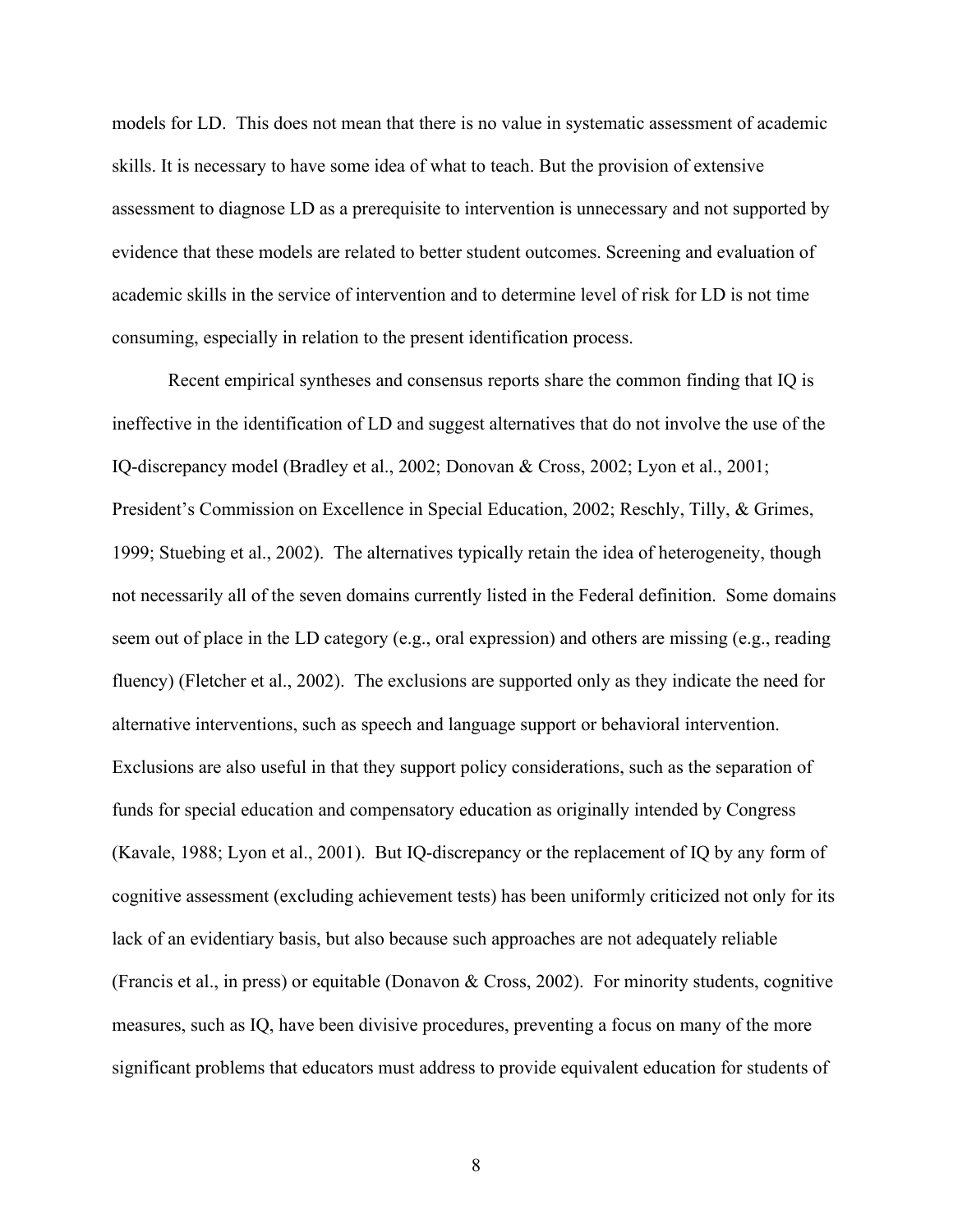all economic, linguistic, and cultural groups. It is widely recognized that the presence of IQdiscrepancy, an achievement difficulty, and absence of the exclusions does not mean that the student has a neurobiological disorder (Lyon, Fletcher, & Barnes, 2002; Vellutino, Scanlon, & Jaccard, 2003).

There are many other reasons why use of IQ-discrepancy should be abandoned. The IQdiscrepancy criterion is potentially harmful to students as it results in delaying intervention until the student's achievement is sufficiently low so that the discrepancy is achieved. For most students, identification as LD occurs at an age where the academic problems are refractory to even the most intense remedial efforts (Torgesen et al., 2001). Perhaps of even greater concern than the challenge of teaching students critical academic skills later is the price students pay for not learning them early. Simply put, students who learn to read early are higher achievers because they have access to learning both more content knowledge as well as word meanings – critical means for improving knowledge, language, and comprehension (Stanovich, 2000). In the reading area, students who don't access print early in school fall behind their peers in the development of a sight word vocabulary, leading to fluency difficulties (Torgesen et al., 2001). Not surprisingly, the "wait to fail" model that exemplifies identification practices for students with LD does not result in significant closing of the achievement gap for most students placed in special education. Many students placed in special education as LD show minimal gains in achievement and few actually leave special education (Donavon & Cross, 2002; Lyon et al., 2001).

The use of IQ-discrepancy drives assessment practices for most special education services (President's Commission on Excellence in Special Education, 2002; Reschly, Hosp, & Schmied, 2003). Nationwide, virtually every student considered for special education eligibility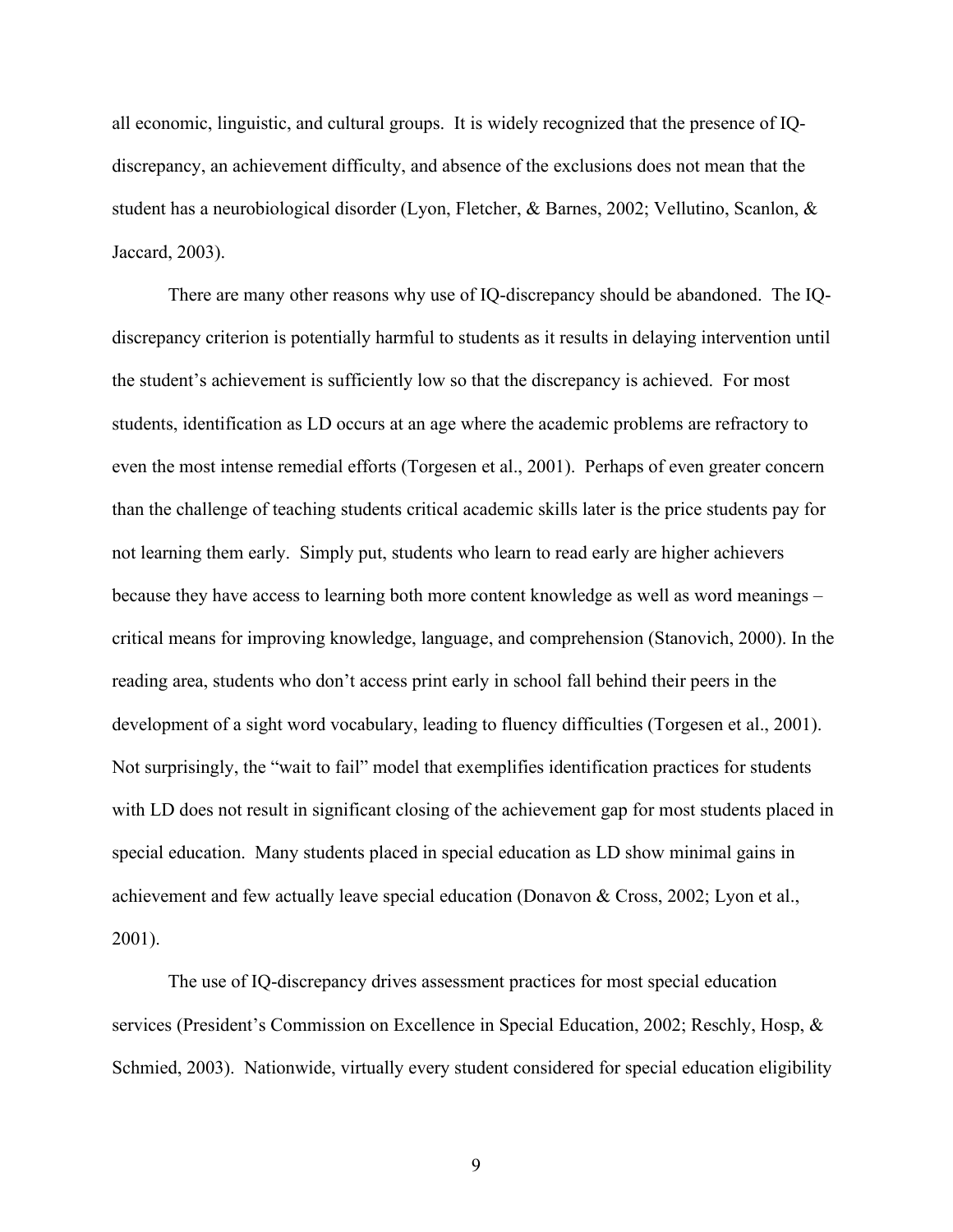receives IQ and achievement tests. This practice consumes significant resources, with the average cost of an eligibility evaluation running several thousand dollars (MacMillan & Siperstein, 2002; President's Commission on Excellence in Special Education, 2002). Yet such assessments have little instructional relevance and often result in long delays in determining eligibility and therefore services.

 In many schools, special education is the only alternative to instruction in general education classrooms. It is not surprising that when school personnel "believe" that students require special education, they often make note of state and federal guidelines for determining eligibility, and conduct testing until the student's performance yields the necessary discrepancy (Donovan & Cross, 2002; MacMillan & Siperstein, 2002). Even in schools where these guidelines are ignored or not used, IQ and achievement tests are nonetheless given, even though this approach to assessment is costly and consumes resources that are disproportionate to their instructional implications.

#### *What are the Alternatives?*

Proposed alternatives share three essential components: the need to specify low achievement, identify exclusionary factors, and measure RTI (Bradley et al., 2002; Donovan & Cross, 2002; President's Commission on Excellence in Special Education, 2002). These alternatives are often presented in the context of approaches underscored in the NCLB legislation: (a) an emphasis on universal screening of all students for reading difficulties in the early school years (kindergarten, grade 1, or earlier), (b) placement in early intervention programs, and (c) careful monitoring of progress with accountability for results. Students can be identified with LD if they maintain deficient achievement, do not adequately respond to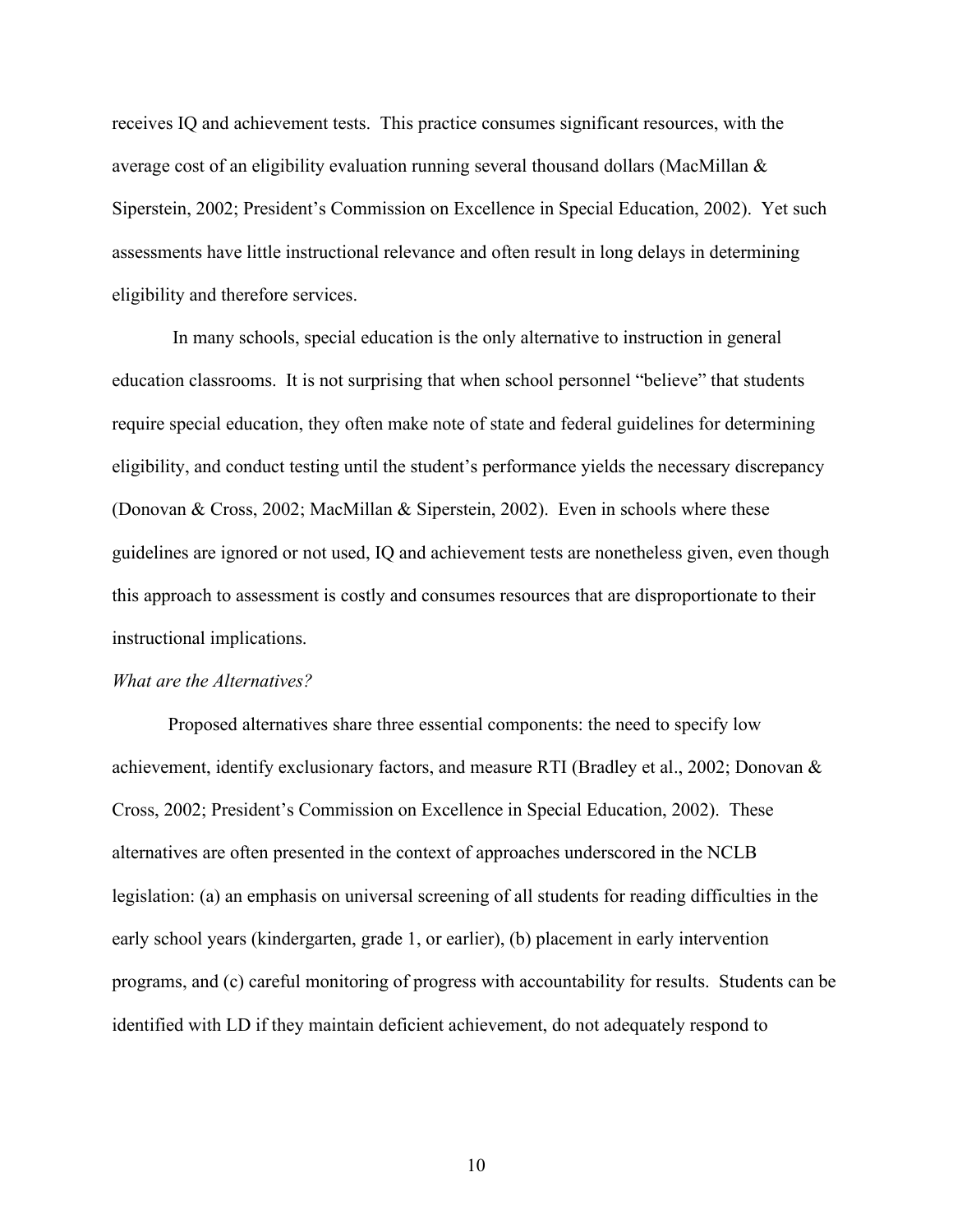increasingly intense interventions, and do not demonstrate evidence for one of the exclusionary criteria as the primary cause of the lack of adequate response.

### *What Are The Advantages Of Incorporating Response To Intervention?*

There are several advantages to using RTI as one factor in the identification of students as LD. *Most significant is that the focus shifts from eligibility to concerns about providing effective instruction.* Of further importance is the shift from waiting for students to meet IQdiscrepancy criteria (wait to fail) to identifying students who need intervention as early as possible and providing it immediately. Eligibility determination is therefore supported by systematic efforts at enhanced instruction and progress monitoring, not from a protracted evaluation process that takes place in isolation from the classroom and has historically proven to have no benefit for those deemed eligible (Fuchs & Fuchs, 1998). Another advantage to an approach that incorporates RTI is that identification is not dependent on teacher referral. Teacher referral has been demonstrated to be biased, yielding disproportionate numbers of boys and African-Americans, likely reflecting behavior management difficulties that make many referred students difficult to manage in the classroom (Donovan & Cross, 2002). Various studies report that 70% to 80% of all students referred for special education eventually were identified and placed in special education, raising questions as to why the elaborate referral and assessment process was even necessary (MacMillan & Siperstein, 2002; MacMillan & Speece, 1999; Ysseldyke, Vanderwood, & Shriner, 1997).

Finding the "right" students is not the most pressing educational challenge for special education. It is shameful to provide regulations that seem to force our schools to continue to engage in practices for which there is little evidence of either prevention or effective intervention (Fletcher, Morris, & Lyon, 2003; Fuchs & Fuchs, 1998; Reschly et al., 1999). Our most pressing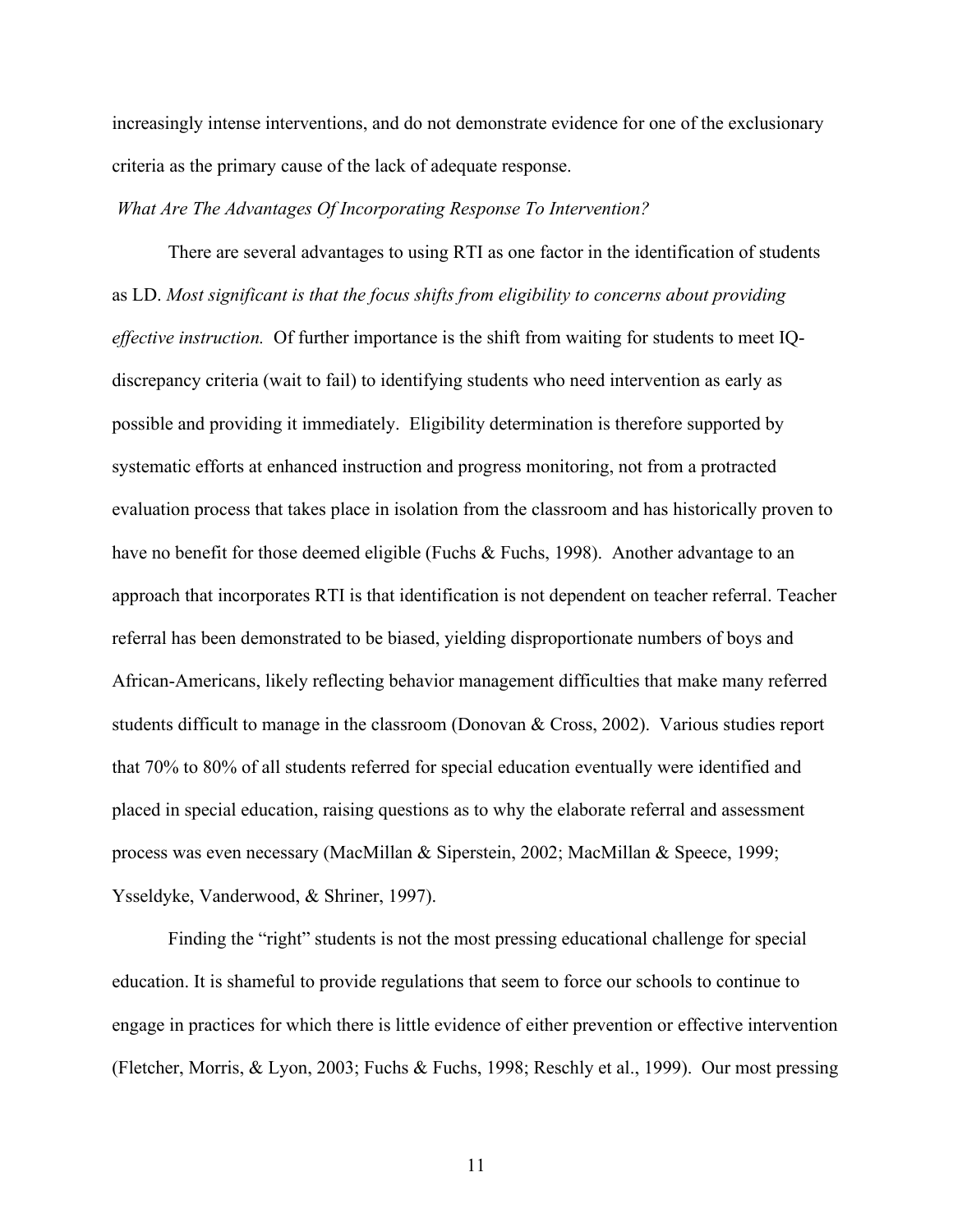challenge is conveying urgency about preventing disabilities through early screening and effective instruction and, for those who do not respond sufficiently, providing effective special education interventions that change achievement and social/behavioral outcomes. A focus on RTI aids in formally addressing the requirement that "a child shall not be determined to be a child with a disability if the determinant factor for such determination is lack of instruction in reading or math" (P. L. 105-17, sec 614 (b) (5)). Without some RTI activities in place, this component of IDEA is merely surmised and not measured. Lack of RTI criteria place schools in violation of the Federal statute, and at substantial risk for denying students their right to a free and appropriate public education.

Including RTI as one of the criteria for identification allows educators and parents to immediately provide students with well-targeted and much needed intervention rather than waiting for extensive, time-consuming assessments that offer little or no information to inform instruction. The alternative to this form of assessment uses formal progress monitoring, which involves the use of short reading or math probes on a frequent basis in relation to intervention. Such an approach incorporates RTI and ensures that any referral to special education includes data indicating how the student has responded to various interventions. Families do not have to wait for the deliberations of the interdisciplinary team to be completed before initiating efforts to provide assistance to their child since they receive intervention throughout the process. Using RTI criteria requires general and special education to operate as a seamless, unified system, not the dual system that is currently in operation in most school districts. Such models would also require that alternative interventions be established so that special education would not be the only pathway to assistance, a situation characteristic of many schools and districts.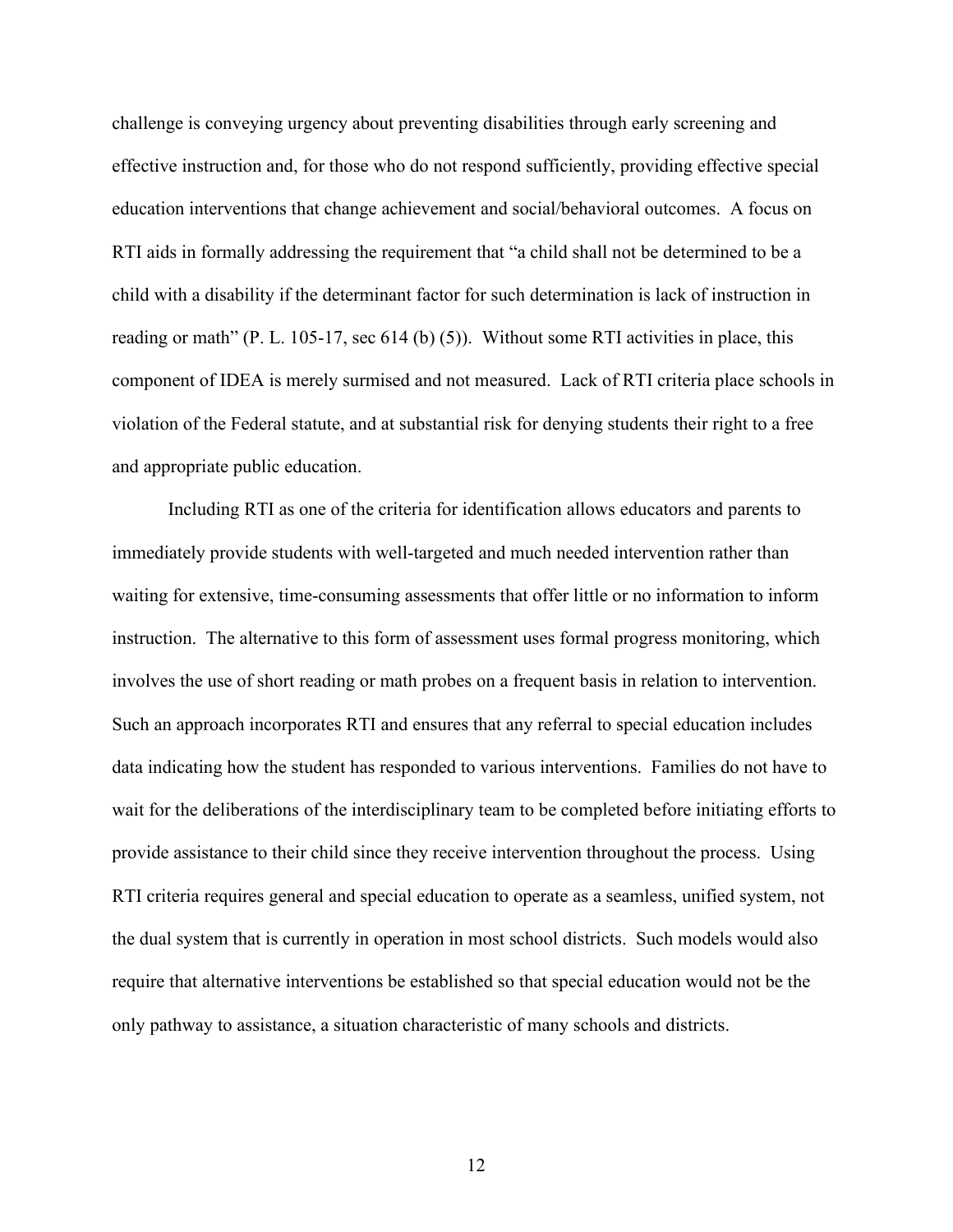The adoption of progress monitoring and RTI shifts the focus from a set of test scores that have limited utility for improving interventions to approaches that design and guide instruction to accelerate progress. Thus, screening for learning problems occurs before intervention and formal assessment for eligibility purposes is a *consequence* of instruction, not a prerequisite. A student with LD is identified as one who has *unexpected* difficulty learning and the *discrepancy* is measured relative to the expectation that most students can learn if quality instruction is provided. The definition and identification of students as LD become inherently linked to instruction and the narrowing of the achievement gap. Improved instruction and reducing the achievement gaps should be primary goals in general and special education**.** If a student needs special education because of a lack of RTI, the interventions provided in special education should be more intense and specialized than what was provided in general education or as part of the pre- referral process, requiring the flexibility and individualization built into IDEA.

Currently the eligibility process sets a standard that is replicated in the annual and triennial reviews. Both are oriented to maintenance of eligibility, not formal assessments of progress. These reviews yield data that at best serves only to document failure to make substantial academic progress because eligibility is maintained and does not provide guidelines to parents and educators about what to do. Including RTI as part of the eligibility process sets a standard for assessment that is meaningfully related to student outcomes at the very beginning. Criteria that include RTI set the narrowing of the achievement gap as an explicit goal of both general and special education, thus irrevocably linking IDEA and NCLB. Perhaps most important, ongoing progress monitoring data tell teachers and parents when and how students are succeeding on critical benchmarks so that they can determine what they might do to change the rates of progress (Fuchs & Fuchs, 1998).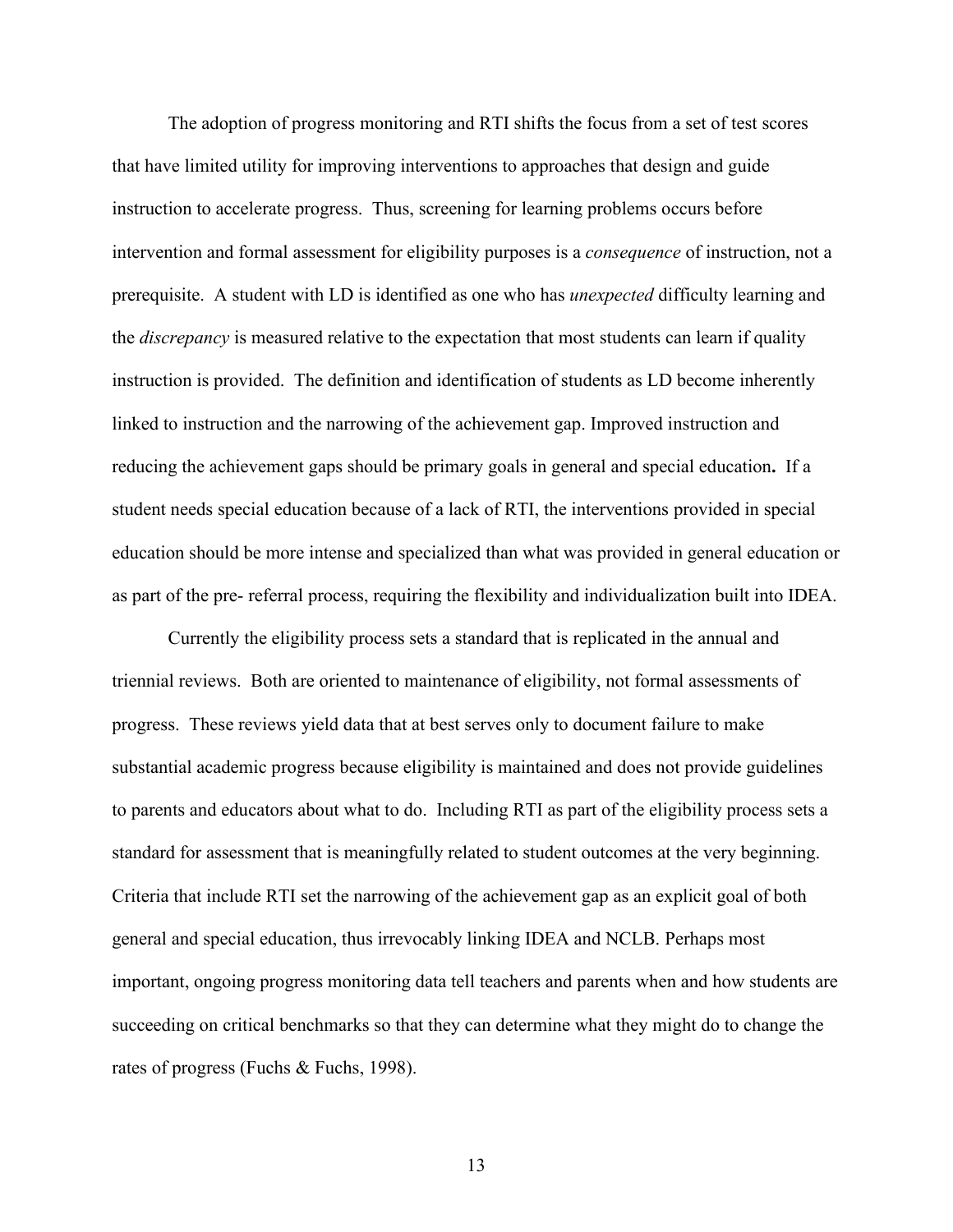## *Linking IDEA and NCLB*

The proposed alternative approaches to LD identification, like NCLB, require a focus on reading problems, early intervention, assessment of progress, and accountability for results. They are not restricted to reading, with examples of implementation in other IDEA categories, such as behavior problems (Donovan & Cross, 2002). But reading difficulties account for the largest single group of students in special education and typically occur early in schooling (Lyon et al., 2001). The President's Commission on Excellence in Special Education (2002) reported that most students identified with LD were placed in special education because of reading difficulties, representing 2 of every 5 students in special education- by far the largest single group of students (see also Donovan & Cross, 2002). But when aggressive reading programs are implemented with accountability for results, LD identifications are reduced. The potential for these reductions has been demonstrated in research studies (Donovan & Cross, 2002; Lyon et al., 2001) and scaling has begun in actual school settings. In the Elk Grove school district in California, introduction of strong core reading programs reduced the number of students identified into special education from 13% to 9%. After Connecticut introduced a reading blueprint in 1999 that included early intervention and progress monitoring, a significant decline in identifications for special education was observed.

Alternative approaches to LD identification are thus compatible with the tenets of NCLB and promote the goal of maximizing achievement for all students. In these examples, many students who did not have a disability were kept out of special education while other students with a disability received supports that lead to successful reading, thereby providing appropriate intervention early. The student who needs the protection of special education is the student who has not been able to learn at a reasonable rate. Even after identification, the student receiving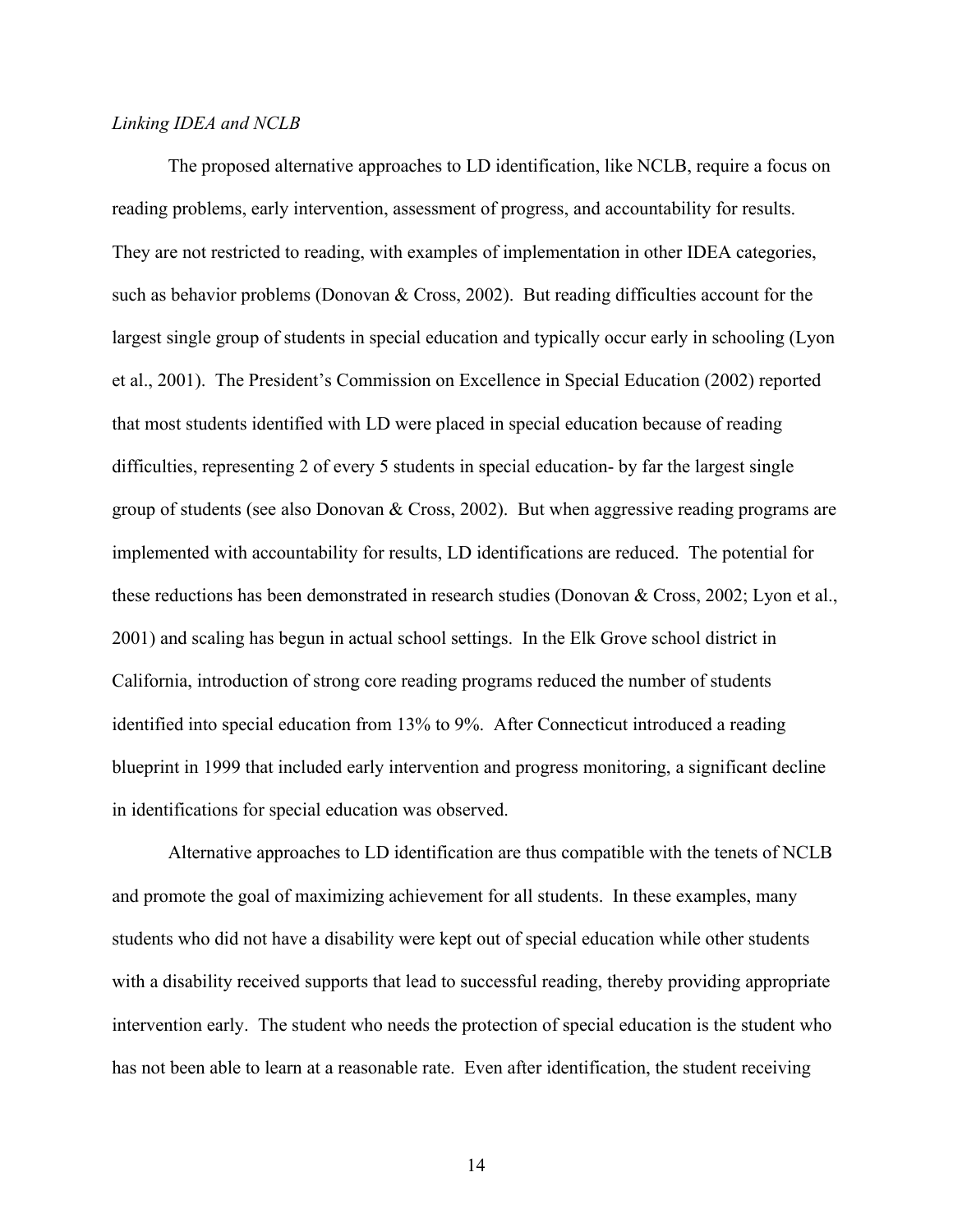special education services will require continued monitoring of progress with accountability for results as a common denominator for general and special education. *If the LD component of IDEA is not modified, it will be inconsistent with NCLB and dilute its impact.* The students most likely to be harmed by this dilution are those with disabilities.

*What are the Concerns and Potential Solutions Regarding Alternative Models?*

Despite the previously presented advantages to discarding IQ-discrepancy models for identifying students with LD, many in the LD community are concerned that any changes represent some violation of age-old concepts of LD, especially the notion of discrepancy and unexpected underachievement. Similarly, some worry that dropping mandatory IQ tests from the assessment protocol places the LD construct at risk. Others suggest that radical departures to current approaches will be traumatic to the field and that more evidence of their effectiveness is needed before implementation. In the remainder of this report, we address some of these concerns in a question and answer format.

*Are radical departures in LD identification proposed?* The changes proposed in recent consensus documents are not radical. The clear consensus among LD researchers (Bradley et al., 2002, pp. 791-804), professionals, and parents is to abandon the ability-achievement discrepancy model. The Learning Disabilities Roundtable (2002), composed of 10 national organizations and representing 350,000 parents and professionals involved with LD, explicitly rejected the use of the ability-achievement discrepancy: "The ability-achievement discrepancy formula should not be used for determining eligibility." (p. 8).

The most significant change is the dropping of the mandatory IQ-discrepancy component of the Federal definition. This suggested change to IDEA would not be statutory, only involving changes to the regulations, and would not be required. Other components – low achievement,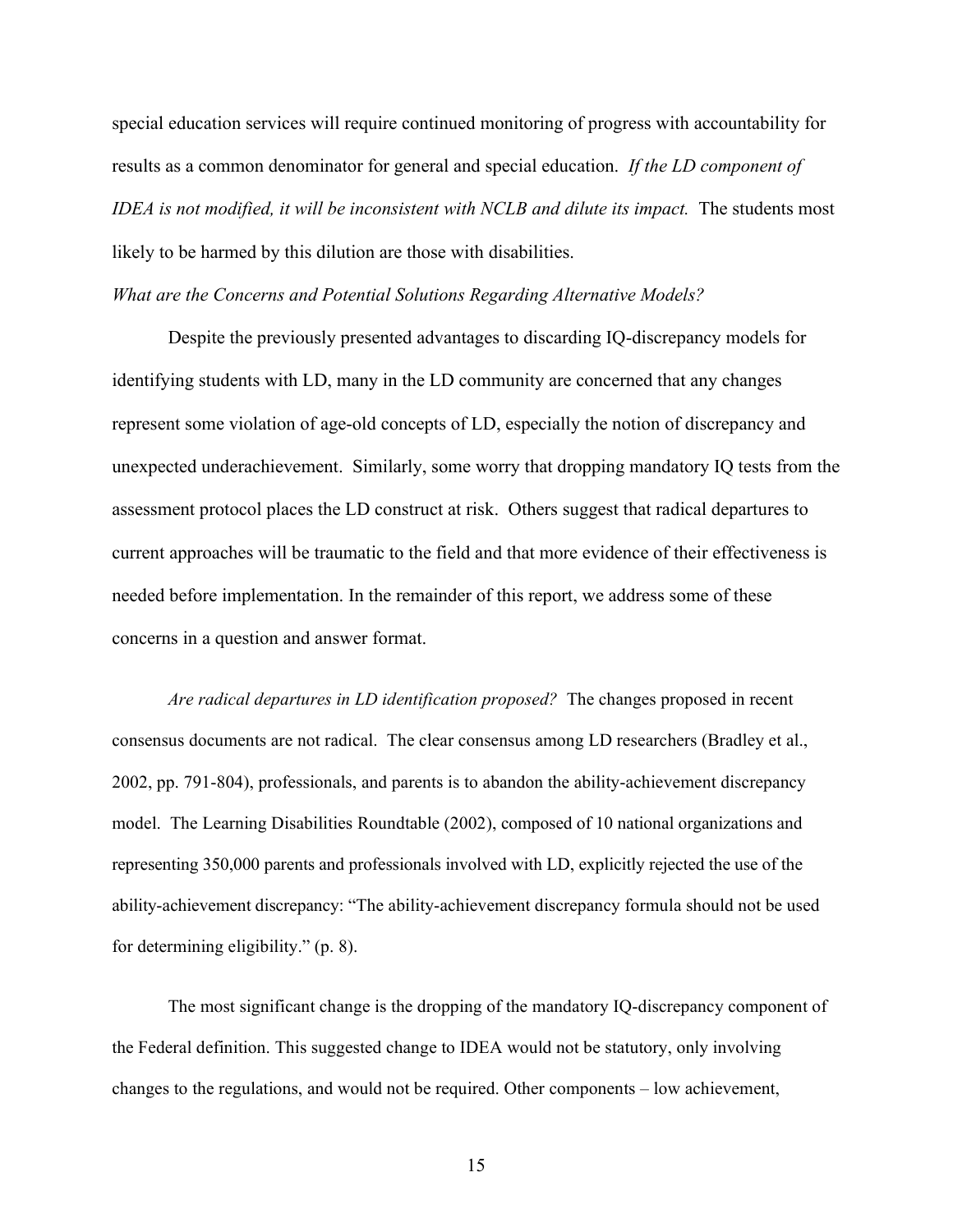exclusion, and RTI – are already part of most definitions, including the IDEA process, and would remain intact. Since RTI efforts are actually measured and tied to a formal attempt to teach the student, this effectively makes the "inadequate instruction" component of the IDEA exclusions the most important component of identification and, consistent with NCLB, an aspect of LD identification that must be measured.

*Is the fundamental concept of LD changed?* Shifting the focus of LD to the student who does not respond to intervention retains the concepts of "discrepancy" and "unexpectedness" (Fletcher et al., 2003). But instead of operationalizing the concepts of "discrepancy" and "unexpectedness" based on formal IQ tests that have little bearing on intervention, they are gauged in relation to the effectiveness of carefully targeted intervention. Thus, the student who does not respond adequately to intervention displays a severe discrepancy in relation to the expectation that most students can be taught to read, write, and do math- a key tenet of NCLB. The students who would be served under IDEA would therefore change, as students more appropriately identified as "instructional casualties" would be identified and provided accelerated instruction, primarily by general education personnel and, when necessary, through shared instructional efforts of general and special education personnel. These students would be excluded from the formal special education assessment and identification through effective instruction in general education (Lyon et al., 2001), reflecting the primary focus on teaching the student, not on what the student has failed to learn.

*Should low achievement definitions be substituted for IQ-discrepancy definitions*? Some propose to identify LD on the basis of low achievement test scores, so long as the student does not meet one of the exclusions (e.g., mental retardation). This approach has merit, but carries many of the same psychometric problems of IQ-discrepancy (Francis et al., in press; Stuebing et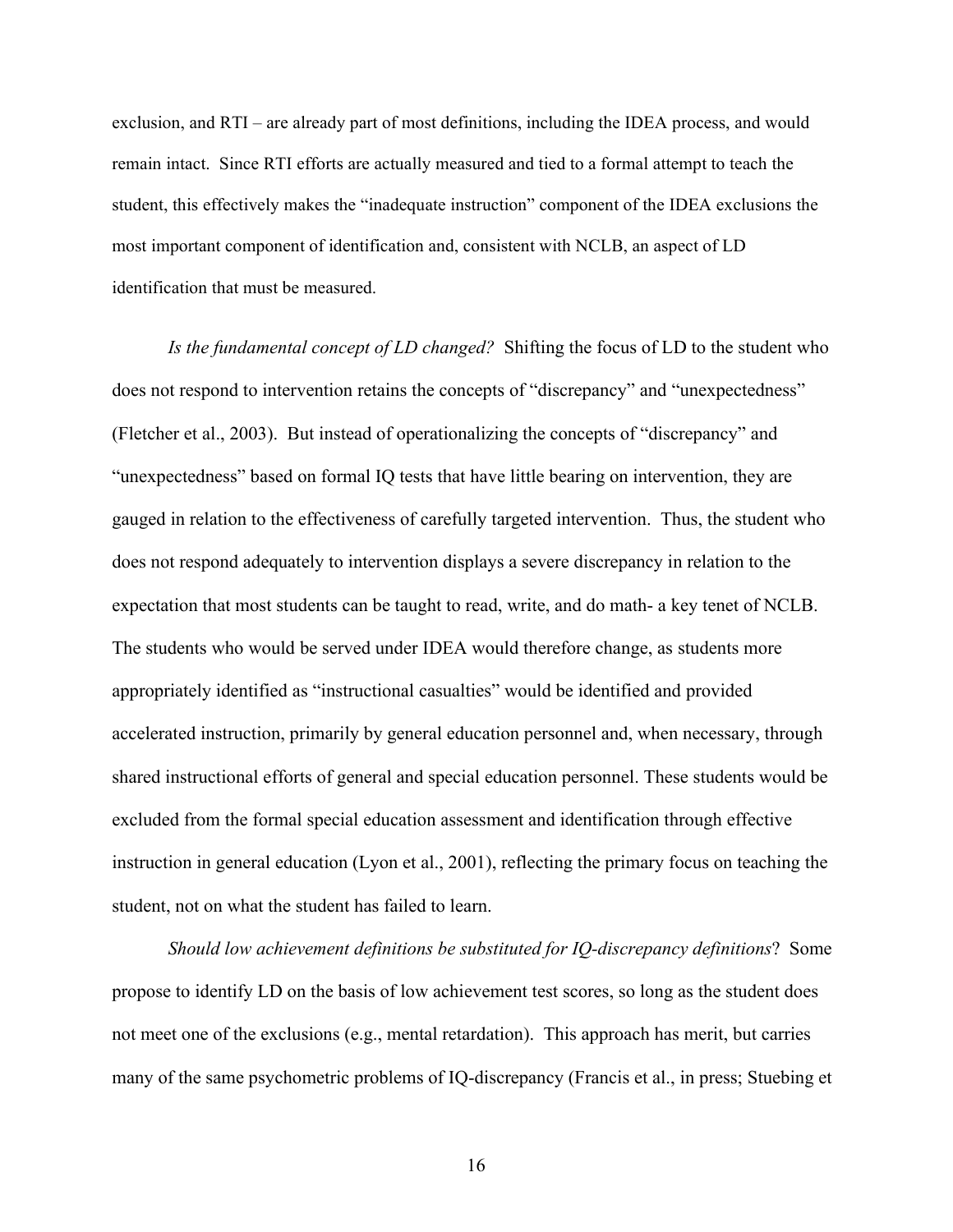al., 2002). Test scores at a single point in time are insufficient for determining the presence of a disability. Like IQ-discrepancy models, low achievement definitions also involve testing a student once and determining whether performance is below some pre-ordained cut point. Such an approach cannot work because any test has measurement error and the specific cut point is inherently arbitrary. The use of a single test avoids the increased unreliability that accrues when two tests with measurement error are employed for identification, as when IQ and achievement tests are compared. However, the problem of instability around a cut point persists (Francis et al., in press). Implementing low achievement definitions still reduces identification to an unreliable process, with some studies suggesting that students should be tested multiple times with lengthy norm-referenced tests to account for variability around a cut point (Shepard, 1980). This procedure is not practical within school settings. Specifying low achievement is necessary, but not sufficient, for identification of individual students with LD. The addition of the RTI component and its corollaries of universal screening, early intervention, and progress monitoring, represent an effort to link general and special education efforts to results and outcomes. This approach addresses the needs of students whose learning difficulties are linked to inadequate instruction and also those students who are challenged by LD and co-occurring disorders.

*By not measuring IQ, is LD equated with low achievement?* This statement, and its corollary (LD is not real), stem from concerns that moving to an identification system based on achievement, rather than aptitude, will be the death knell of LD (Kavale & Forness, 1999; Scruggs & Mastropieri, 2002). We believe that just the opposite may be true. Without implementing more empirically defensible approaches, the LD category may suffer extinction (Aaron, 1997). The heterogeneity component of LD definitions, however, essentially recognizes that different types of LD can be reliably and validly differentiated. Students with problems in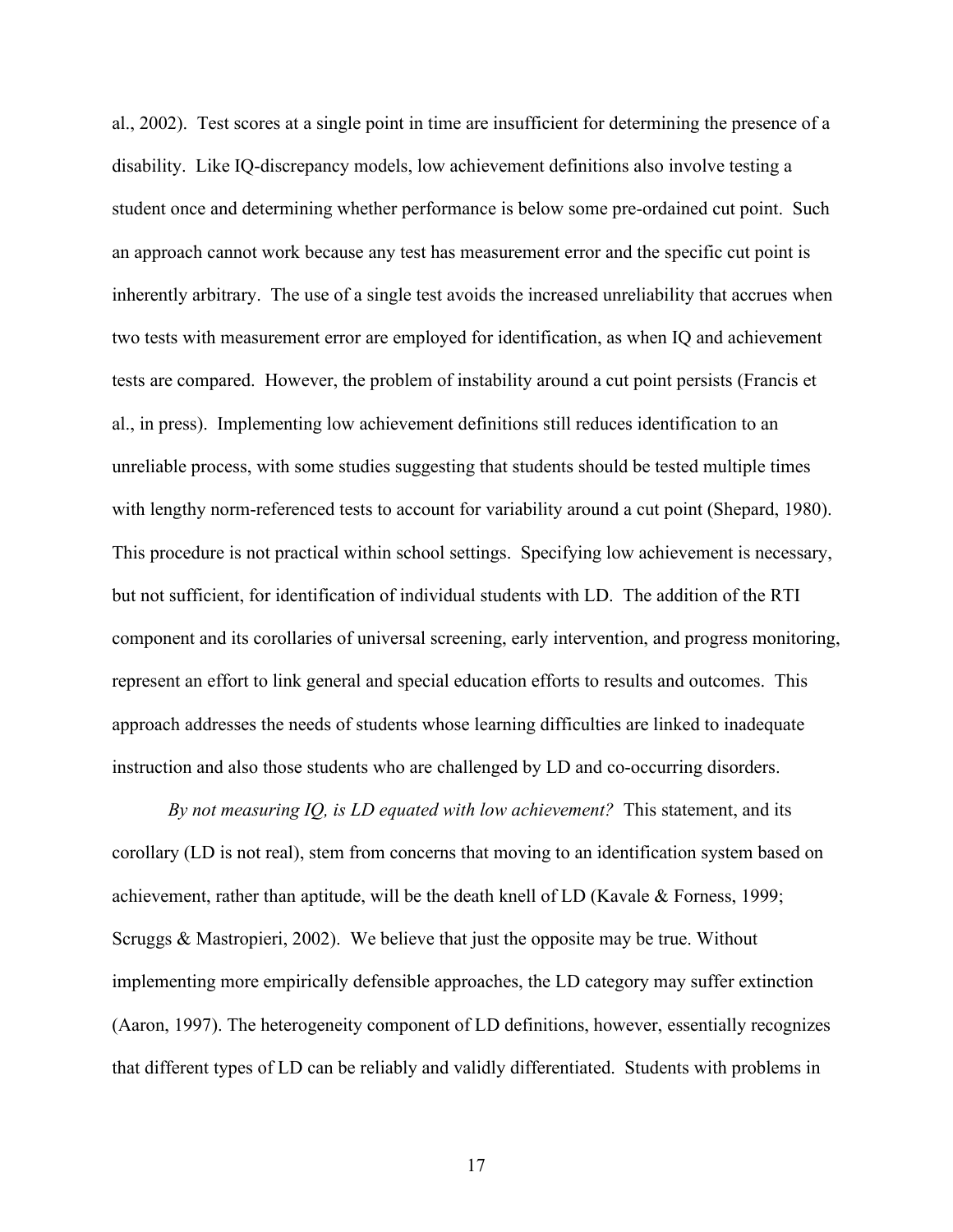reading, math, and written expression must be separately defined because the instructional needs of students with disabilities in these areas are different. Obviously, we shouldn't provide students with reading problems an intervention that only teaches math! Moreover, students with LD in different academic areas can be differentiated on cognitive and brain function assessments, and even in the heritability of reading and math disorders (Grigorenko, 2001; Lyon et al., 2002). But these strong examples of the validity of the LD construct are based largely on low achievement definitions and application of the exclusions, not use of an IQ-discrepancy model. As we indicated above, simply specifying low achievement is not sufficient for LD identification purposes.

Concerns to the effect that dropping IQ tests abandons concepts like "unexpected underachievement" and "discrepancy" indicate a failure to recognize that LD is a construct that is always measured with error. Psychometric data based on single norm-referenced assessments provide no evidence that the construct of low achievement is different from the construct of LD, regardless of the assessment model, the tests employed, or the size of any discrepancy. To separate out a construct that differs from low achievement, other approaches to assessment and additional criteria are essential. Adding RTI addresses this need because it requires progress monitoring that provides serial assessments of student learning. Comparisons of students who are responders and nonresponders show differences in many domains, with nonresponders being those "unexpected underachievers" who are "discrepant" relative to expectations that all students should respond to quality instruction (Al-Otaiba & Fuchs, 2002; Nelson, Benner, & Gonzalez, 2003; Vellutino, Scanlon, & Jaccard, 2003).

Aside from the obvious benefit to general education and to individual students, such an approach strengthens the special education identification process by ensuring that all students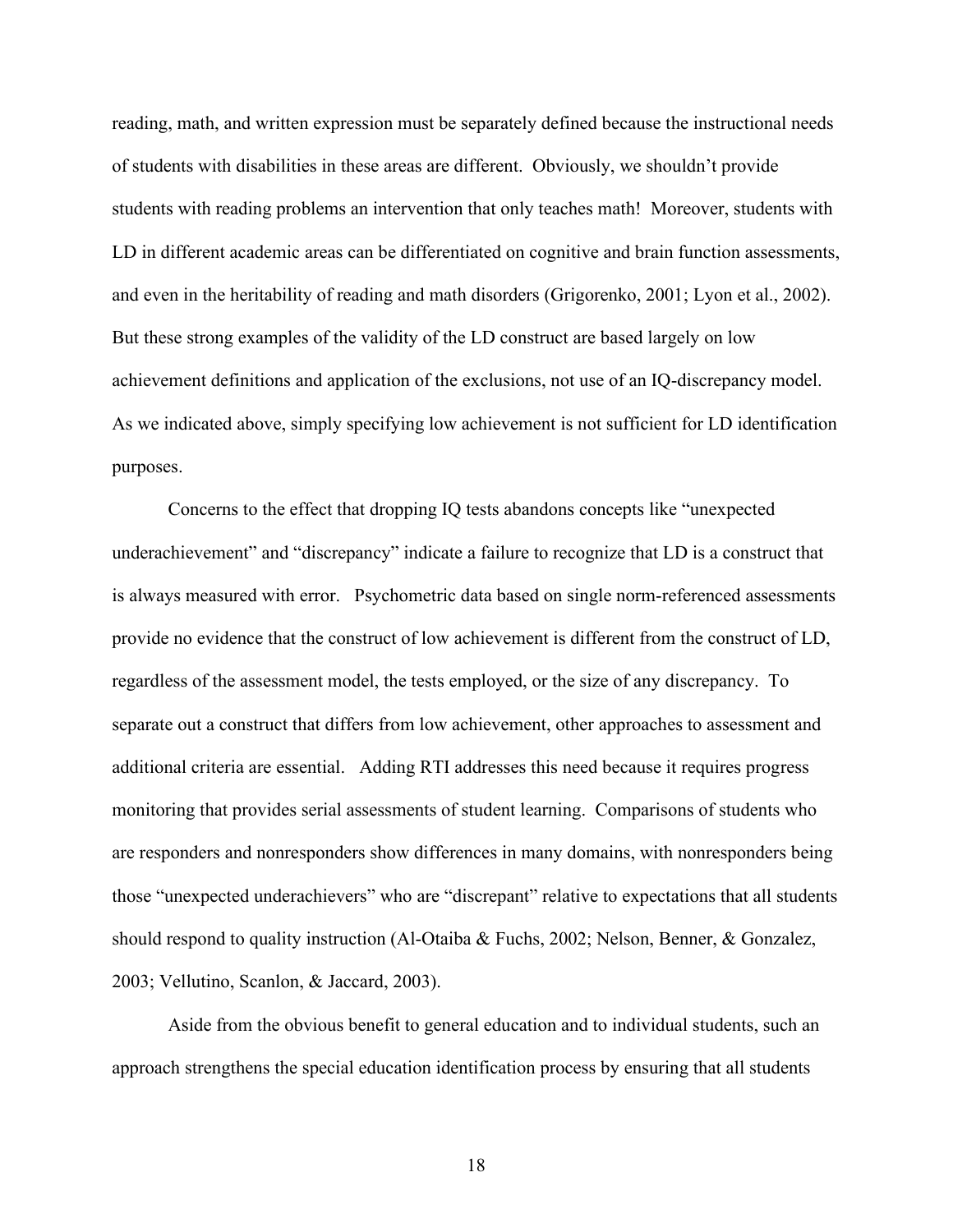evaluated for LD demonstrate that they have had adequate opportunities to learn by measuring response to scientifically-based instruction. Single norm-referenced assessments do not identify those students who are difficult to teach. It is well- known that IQ scores and IQ-discrepancy criteria are unrelated to long- term outcomes, response to intervention, and neurobiological factors in LD (Fletcher et al., 2002). IQ is neither necessary nor sufficient to identify the student with LD, and is not the basis for the studies validating the reality of LD. Indeed, the current model devolves to a low achievement model in research, as most studies use low achievement criteria, and in its implementation in schools (MacMillan & Siperstein, 2002), where low achievement drives concerns about the identification of students as LD.

More fundamentally, concerns about the reality of LD without IQ-achievement discrepancy do not take into account the dimensional nature of LD and the underlying classification model. There is not a set of unique characteristics that makes LD qualitatively distinct from normative development. Like all high-incidence disabilities, LD is a variation on normal development. The classification model is therefore more like obesity or hypertension than measles or mumps (Ellis, 1985; Shaywitz, 1996). But the dimensional nature does not mean that LD is not real, cannot be reliably identified, or that the criteria are subjective. Both obesity and hypertension are on a continuum, are inherited, represent constitutional disorders that interact with the environment, and require early detection and early intervention. Objective criteria exist for identification. But hypertension, for example, should not be identified solely on the basis of a single blood pressure assessment because such assessments have measurement error that is actually much greater than psychometric tests. When assessing blood pressure, successive measures are taken over time and often in response to interventions (increased exercise, change of diet). If these interventions don't "improve" blood pressure, thereby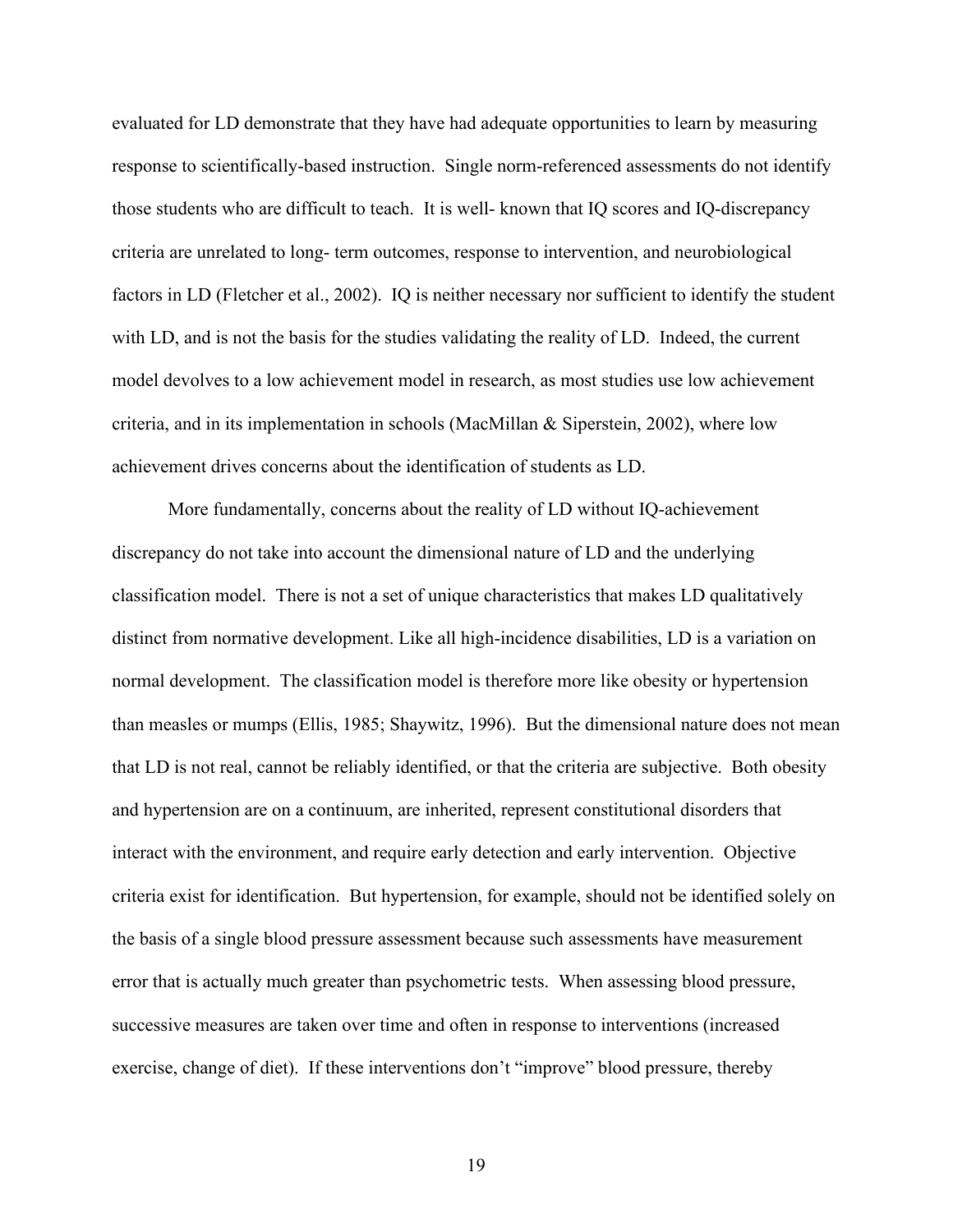reducing risk for strokes and heart attacks, progressively intense interventions are tried. The critical values of blood pressure can be expressed as a range of values over time in relation to environmental variation, not a single index obtained on the initial assessment. Identifying students as LD under alternative models can be just as objective as the determination of hypertension and obesity, but identification methods must follow from the dimensional nature of LD.

*Doesn't IQ predict achievement?* Like many other factors, performance on IQ tests is a moderate predictor of general academic achievement. However, within groups of students with LD, IQ is a weak predictor. One very popular but invalid assumption is that IQ tests assess an underlying construct (aptitude) that predicts how well a student with LD should learn. In fact, IQ does not predict how well students with LD learn reading or math, or their prognosis (Vellutino, Scanlon, & Lyon, 2001). IQ can be considered a measure of past learning that is in part an outcome of the same processes that led to the LD (Francis, Fletcher, Shaywitz, Shaywitz, & Rourke, 1996). Thus, a student with early language problems often shows lower scores on both IQ and reading measures because of the language problem. Other factors predict achievement as well as IQ, including parental education, income, and other indices of socio-economic status (SES), and even these variables are weak predictors of the performance of students with LD. Neither IQ nor SES predicts future achievement as well as prior achievement. Interpreting IQ tests as measures of aptitude yields misunderstandings and misapplications that can be damaging to children and their families (Donovan & Cross, 2002).

*Does RTI mean that LD will be combined with other disabilities and lose its status as a separate category?* Some states and local districts have pursued classifications of students in special education that ignores the 13 major categories in special education using either traditional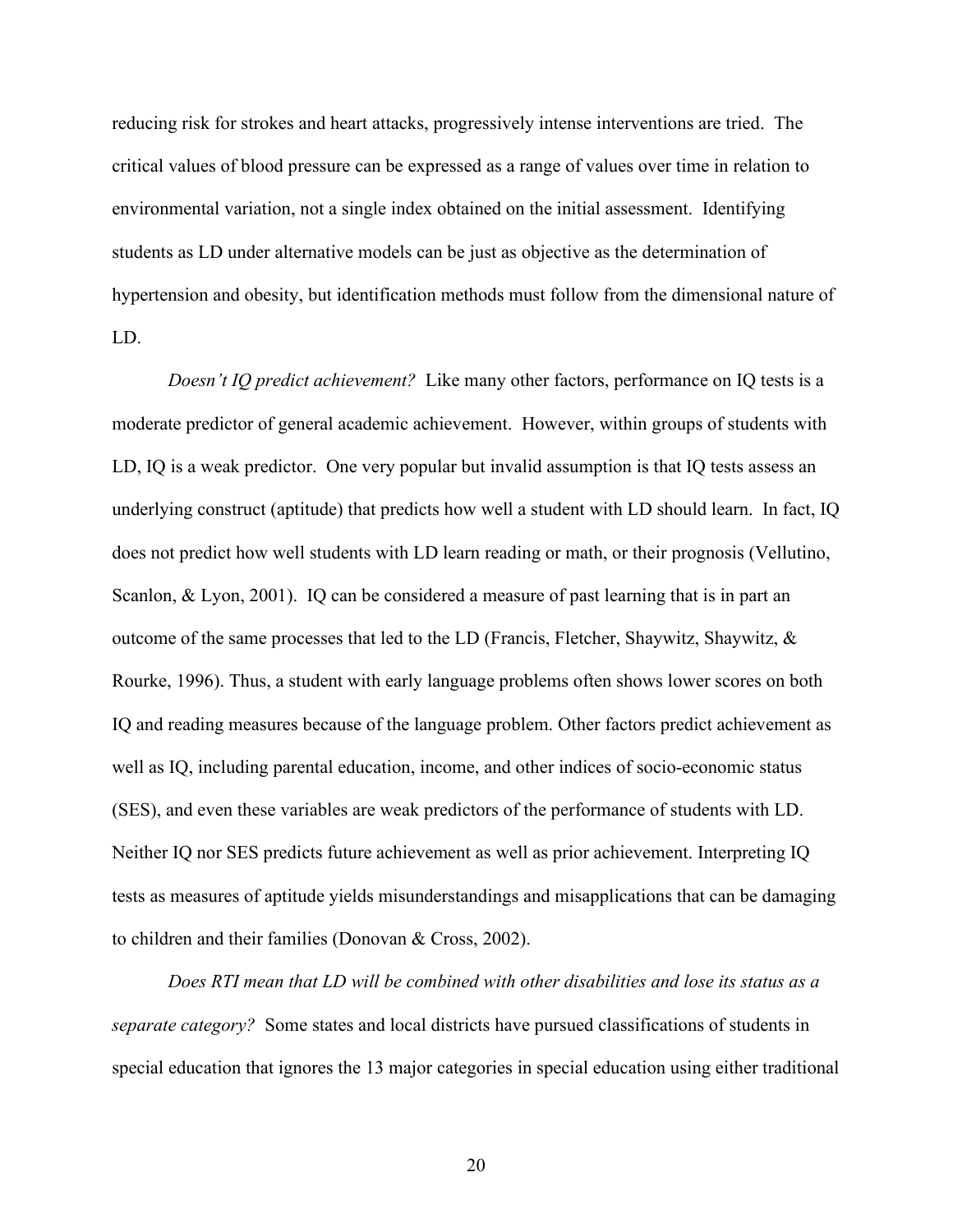assessment or RTI methods of determining eligibility. Further, some states and local districts have used RTI in either a categorical or noncategorical scheme. The decision to employ a categorical or noncategorical approach is independent of whether RTI methods are used. Incorporating RTI criteria does not mean that LD will be eliminated as a category of disability, nor does it imply that eligibility determination using standardized measures of cognitive functioning guarantee the continuation of LD as a distinct category.

*Is there a problem with the definition of LD, or just with the implementation of the current identification process?* There is substantial variability in how schools implement identification procedures for LD under IDEA (MacMillan & Siperstein, 2002). This research is often interpreted to suggest that more rigorous implementation of existing identification procedures would reduce misidentification or actually reduce identification rates (Scruggs  $\&$ Mastropieri, 2002). Some schools will go to great lengths to obtain test scores that support the presence of an ability- achievement discrepancy (MacMillan & Siperstein, 2002). This reflects a desire on the part of schools to serve students in need. In many school systems, special education is often the only alternative to conventional classroom instruction. In other schools, discrepancy criteria are rigidly enforced, leading to disputes over eligibility and always leaving students who need help entrenched in a cycle of failure. In some instances, this reflects an attempt to use identification procedures as a gate-keeping device. *The fundamental problem with these approaches is that they focus on eligibility and not on student needs.* Making current testfocused identification procedures more rigorous will not make the assessments used more appropriate for identification as LD, nor will they reduce the tendency of general education to divest itself of the responsibility for educating students who struggle to learn. The best solution to concerns about identification (and over-identification) is better instruction, first in general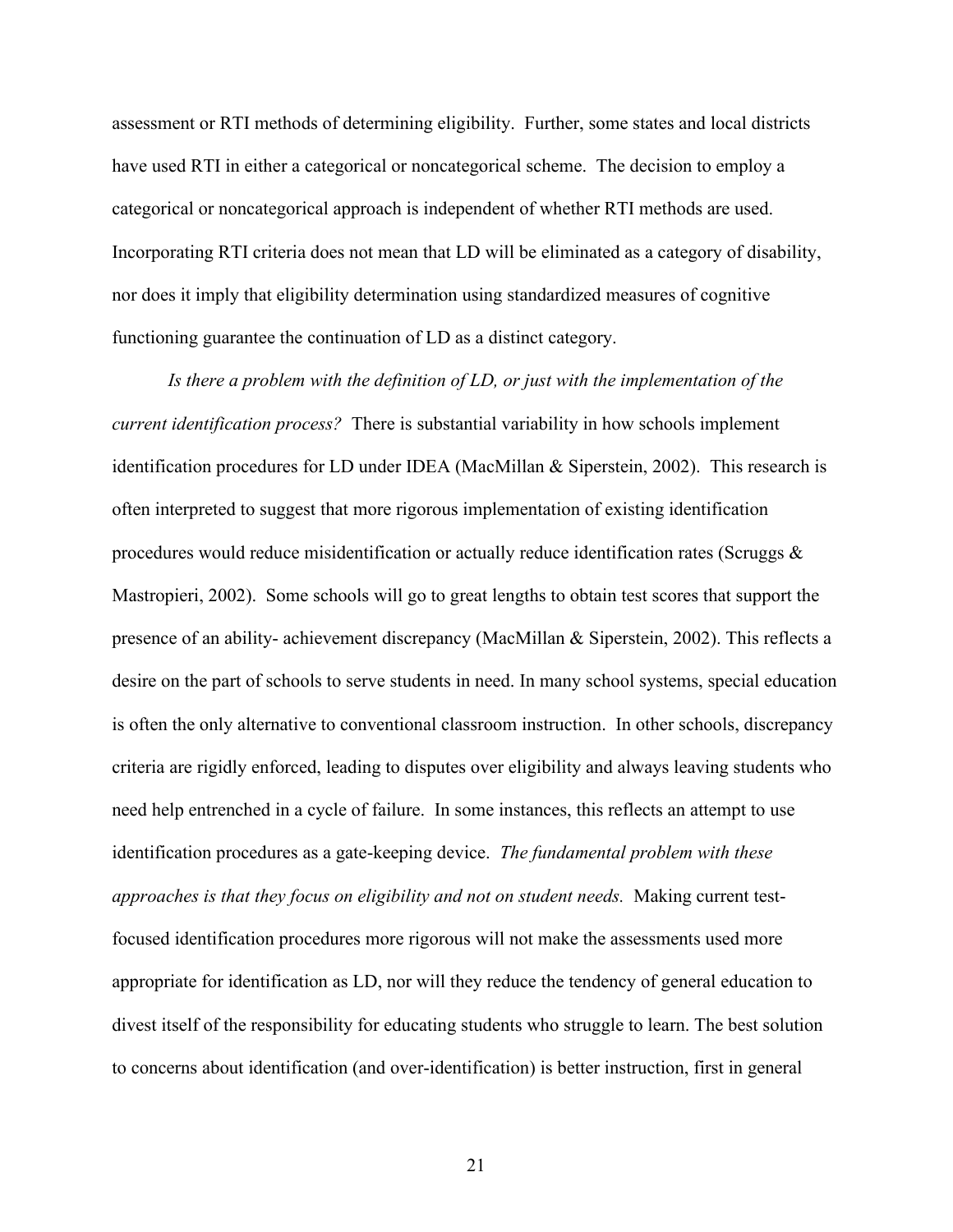education and then in a cooperative effort with special education. More rigorous implementation of procedures for identification, like IQ-discrepancy, will not address its lack of an evidentiary base, which has been questioned from the inception of its adoption in Federal regulations. After nearly 30 years, there are still substantial inconsistencies in the interpretation of the regulations both across and within states. Rigorous implementation can't bring clarity to a fundamentally flawed standard, reflecting an underlying approach to classification of LD that is neither reliable nor valid.

*Are IQ tests necessary to identify LD and demarcate it from mental retardation?* This question presumes that IQ tests are an essential component of identifying students with mental retardation. In fact, all definitions of mental retardation require assessments of adaptive behavior and consideration of exclusions. Learning disabilities are not a consideration in identifying students with mental retardation. If IQ tests are used, it is difficult to define a firm boundary between mental retardation and LD (Gresham, MacMillan, & Bocian, 1996). Decisions about mental retardation can be made in most students without IQ tests by using achievement and, if necessary, adaptive behavior assessments. Fundamentally, if the need to give an IQ test for special education decision-making involves mental retardation, then IQ tests are useful tools in a comprehensive assessment protocol. But not every student considered for the much more prevalent category of LD needs to have an IQ test just to rule out mental retardation. Such assessments are wasteful of resources and professional time. Simply dropping the requirement of IQ testing from the IDEA process will make assessments more efficient and less costly.

*Will valuable information about cognitive processing be lost without IQ tests?* Despite many efforts to show relations of a wide variety of presumed underlying cognitive processes to interventions, no research foundation exists for this very popular assertion (Fletcher et al., 2003;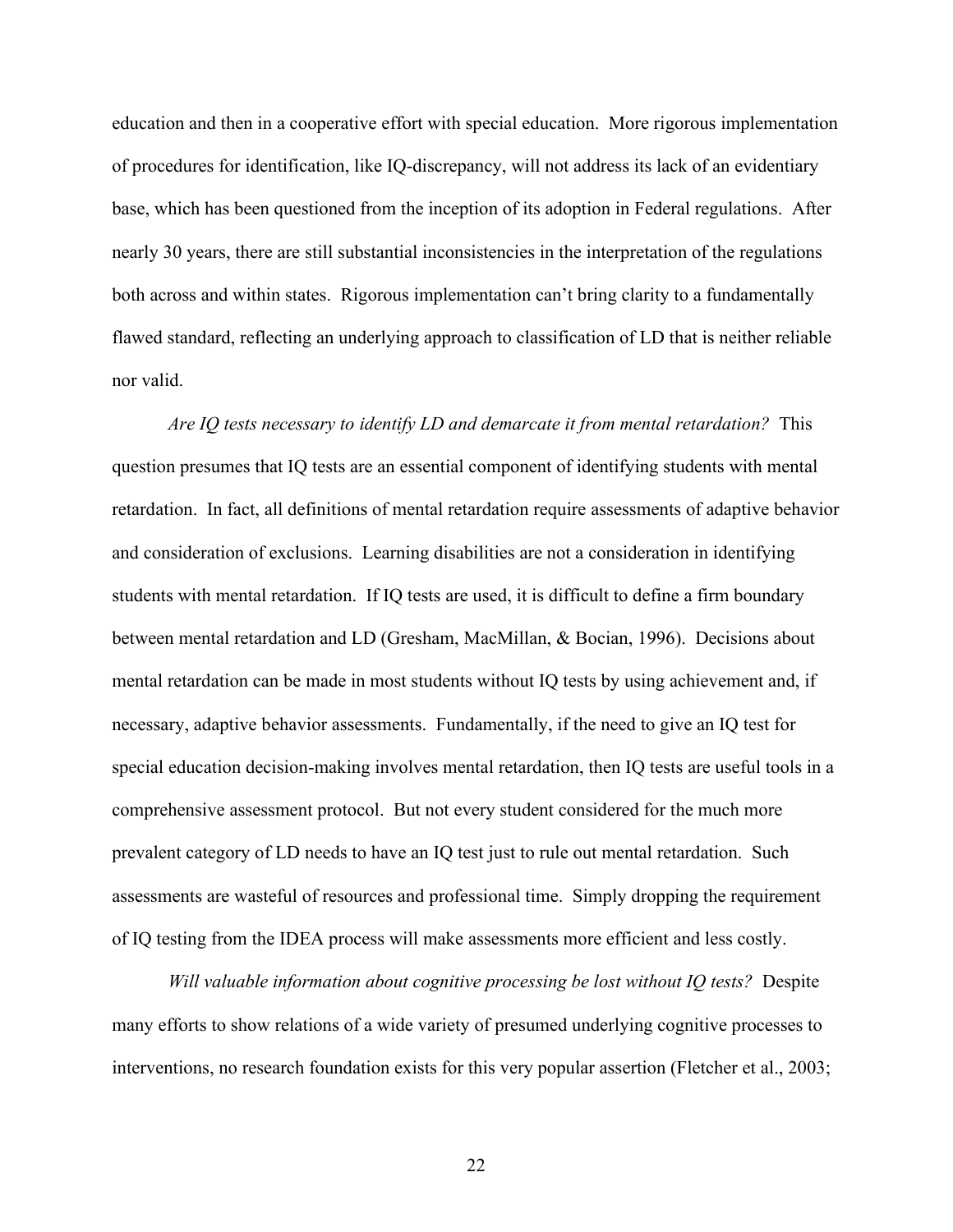Reschly et al., 1999). Regardless of whether cognitive processing is conceptualized as a modality (visual or auditory), intact and deficit neuropsychological functions, successive or simultaneous processing, or the many variations of learning style, there is little data showing that either teaching the cognitive processes produces better achievement or that matching instruction to cognitive processing strengths leads to better achievement (Kavale & Forness, 1999). The anecdotal links between cognitive processing and instruction are at best appealing experimental hypotheses that have not been validated despite extensive efforts over the past 30 years. In contrast, components of efficient reading such as word identification, fluency, and comprehension can be taught, which leads to improved achievement. Information on students' learning styles and information processing deficits are best discerned during instructional efforts, when they are at least tied to instruction and not to a set of sterile test scores.

*Should other forms of discrepancy be considered?* It has been argued that the hallmark of LD is some form of ability or intrapersonal discrepancy (Learning Disabilities Roundtable, 2002). This statement is accompanied with alternative recommendations for assessments of aptitude, such as listening comprehension, or the use of measures of cognitive or neuropsychological processing. There is no question that when a student demonstrates unevenness in their development of different skills, LD may be indicated. However, this does not mean that a classification model based on the search for these students is a defensible practice. First, not all students who demonstrate unevenness in their development are LD as it also depends on the student's level of achievement. Many students with LD are low achievers in all academic domains. Thus, the use of uneven development as a sole criterion is indefensible. Second, students with LD who have uneven performance across processing domains often demonstrate these discrepancies in their academic performance, such as the student who reads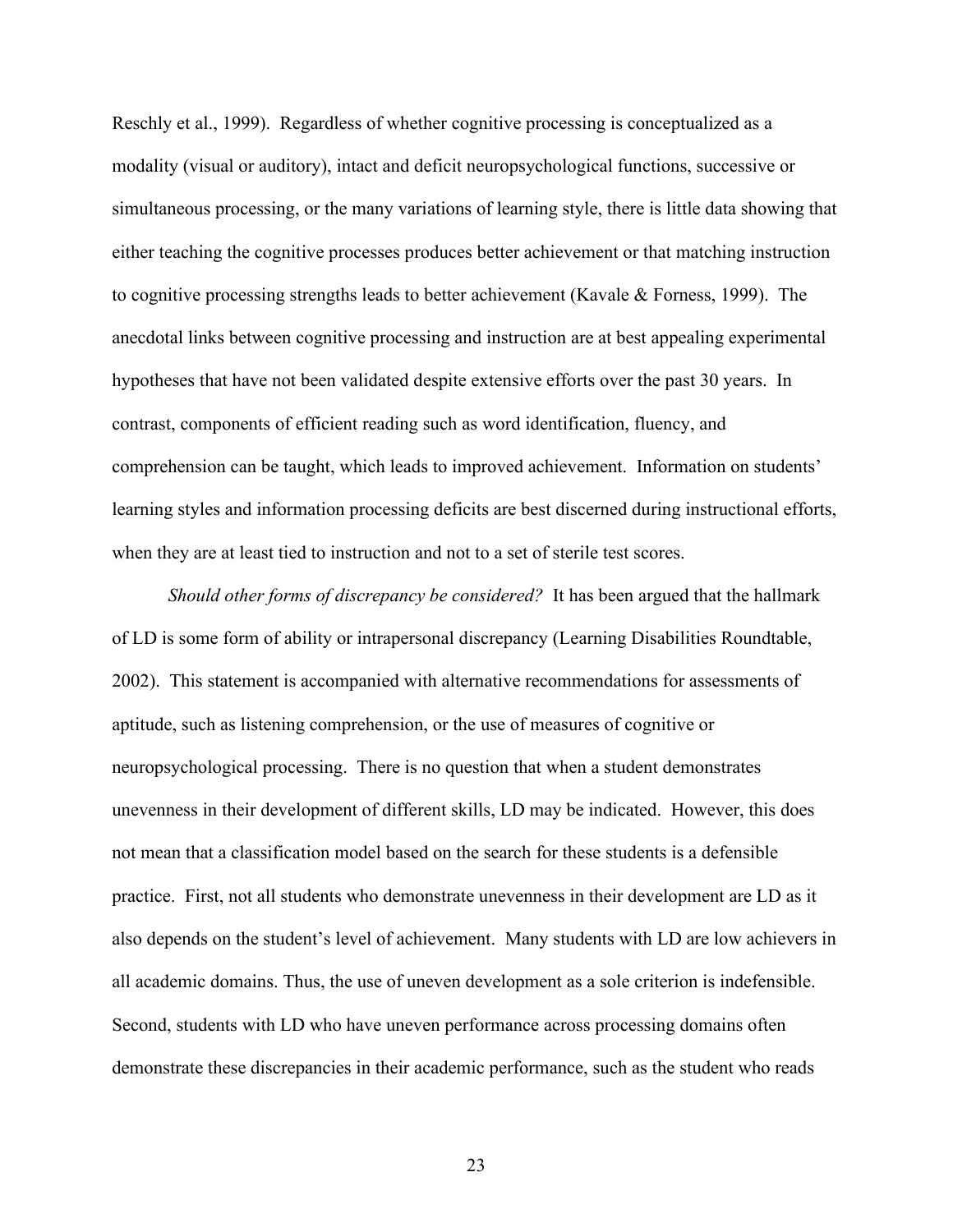accurately, but slowly, or reads well but struggles with math or writing. Students must be evaluated on an individual basis and assessed for intra-individual differences in the seven domains that comprise the definition of LD in the law. Third, measures of processing have no demonstrable relationship with outcomes (Reschly et al., 1999) and are not well delineated for all forms of LD (Torgesen, 2002). Finally, any reliance on discrepancy carries with it the psychometric problems described throughout this paper. This model is simply another example of the "test and treat" approach that has not been effective for students struggling to learn (Fletcher et al., in press). Although the presence of significant unevenness in achievement profiles is a meaningful indicator of certain types of LD, the absence does not mean that the student does not have LD, and does not justify extensive assessments of cognitive skills.

*Are the problems with IQ-discrepancy limited to studies of beginning reading?* This statement and its corollary, which is that RTI models have only been studied in beginning readers, are both incorrect. In the Stuebing et al. (2002) meta- analysis, the age range in the studies that were synthesized included students in elementary, middle, and high school, as well as adults. Studies of IQ-discrepancy in math and speech and language disorders have not supported distinctions with low achievers (Fletcher et al., 2002). This is because the underlying psychometric model, based on single assessments and the computation of difference scores, is inherently flawed as an identification method, a fact that has been known for about 20 years (Christensen, 1992; Francis et al., in press; Shepard, 1980). Similarly, there is nothing inherent in alternative models that prevent them from being applied to students with any form of LD, regardless of age and domain. Such models are widely and effectively used for students with behavior disorders (Donavon & Cross, 2002).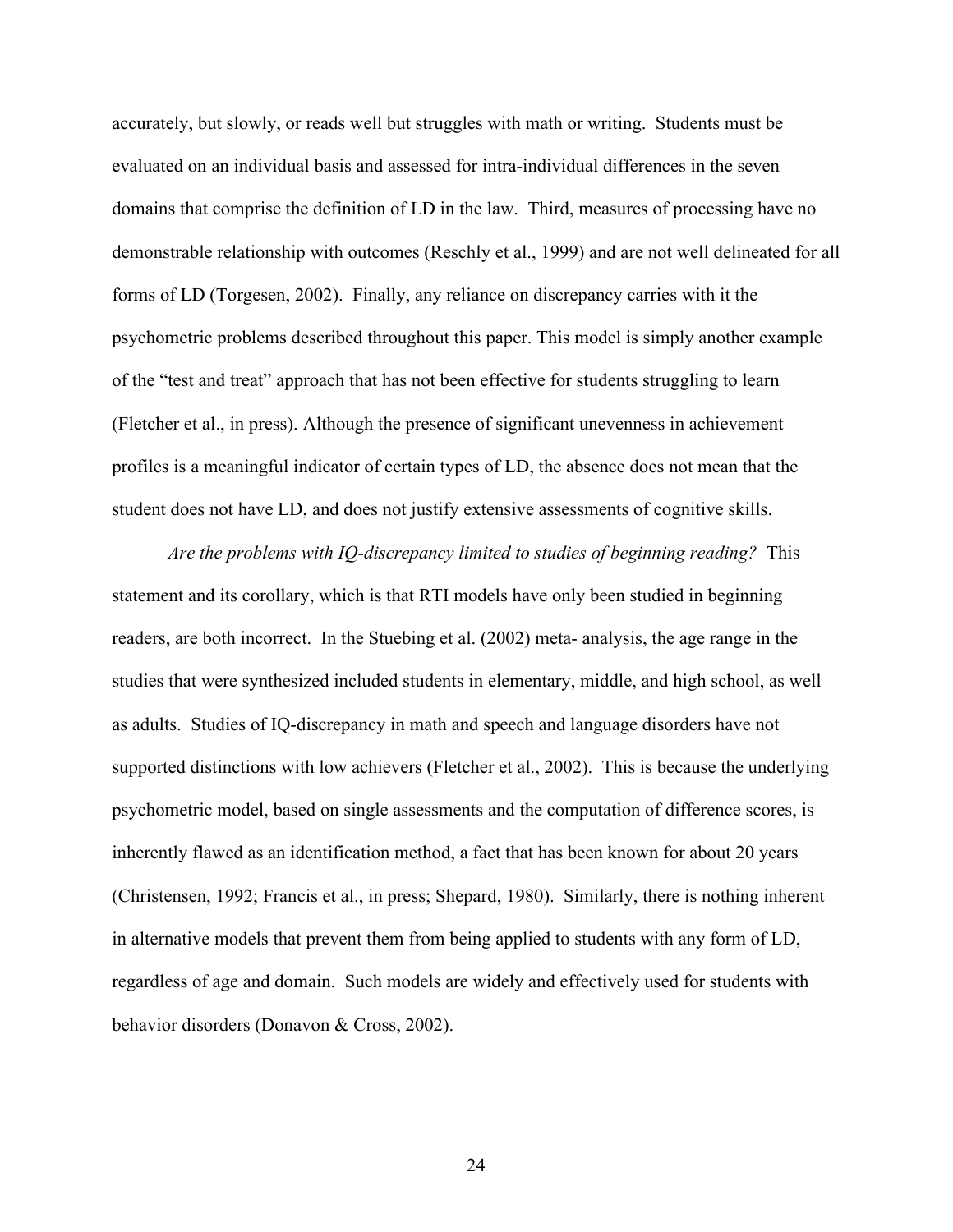*Is the research base for alternative models adequate?* Bringing new education practices to scale is always a challenge, and there are many roadblocks to moving from policy to implementation. These challenges include: preparing professionals to adequately implement the research-based screenings and interventions; preparing and offering ongoing technical assistance and support to professionals to implement progress monitoring measures to ensure that RTI can be effectively implemented; carefully monitoring students who benefit from supplemental interventions to ensure that they do not return to "risk" status; and obtaining materials and resources that represent these research-based practices so that they can be readily used by professionals in schools (Denton, Vaughn, & Fletcher, 2003; Fuchs, Mock, Morgan, & Young, 2003). Many teachers in general education and special education are not well-prepared to provide research- based instruction, especially in the area of reading (Lyon et al., 2001). These problems include inadequate preparation in all components of reading instruction in preservice programs and inadequate understanding of concepts involving phonological awareness and the structure of language. There is also the need to resolve measurement issues involved in identifying specific students as non responders, so that RTI can not be the sole eligibility criterion. Fortunately, the measurement issues that characterize RTI approaches are well understood (Francis et al., in press) and the fact that progress monitoring entails multiple assessments helps educators to successfully implement programs of instruction that precede (or negate) formal special education referral.

Several large scale interventions for students identified with LD or behavior problems that include RTI have been demonstrated to be effective (Donovan & Cross, 2002; Gresham, 2002; Reschly et al., 1999). Knowledge of these interventions has influenced eligibility approaches in Iowa, Louisiana, Utah, Pennsylvania, Minnesota, and Connecticut. Although all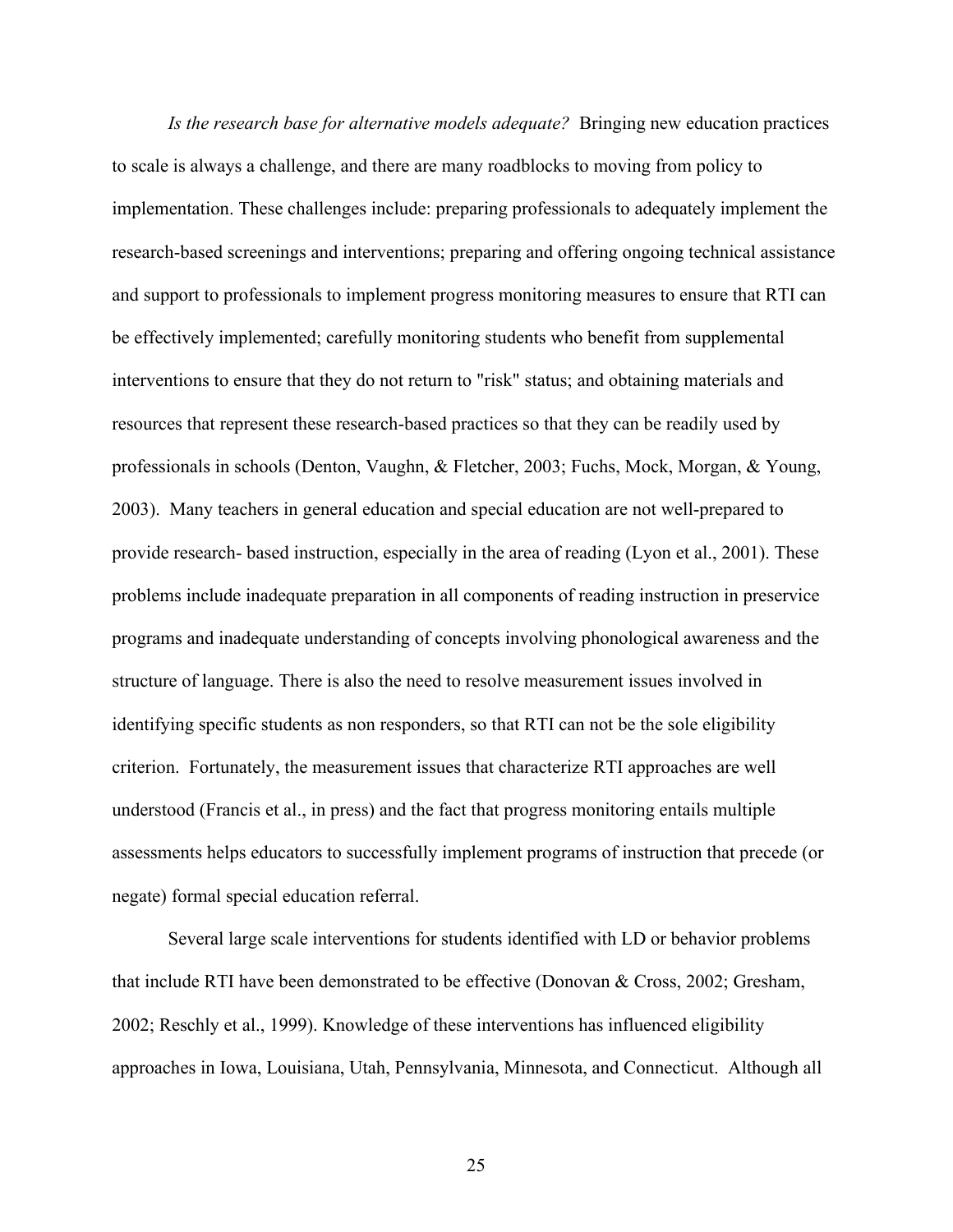of these models may not effectively implement scientifically- based research and validated protocols for accelerating the development of reading and behavioral skills, the knowledge base for operationalizing improved instructional practices is known. Although it may appear that resources are inadequate to implement these changes, the real task is to more effectively utilize the resources that presently exist with a focus on improved student outcomes through better educational practices.

Whenever educational change is introduced, implementation integrity is difficult (Gresham, Gansle, Noell, Choen, & Rosenblum, 1993). In the LD area, scaling is especially difficult because of current regulations and the focus on compliance. The extensive monitoring of regulatory compliance under IDEA makes schools, districts, and states leery of doing anything that deviates from current IDEA mandates. Even when agencies agree that current LD identification practices lack an evidentiary base, do not facilitate improved outcomes, and prevent prevention, their efforts to scale up are most often uneven and not uniformly effective. While questions about scaling and implementation exist, they do not undermine the reasons for looking to alternative, more effective models for instruction and intervention (Gresham, 2002).

Given an opportunity to offer students effective interventions without having to wait to fail, the fundamental question is whether we have sufficient research to support new or alternative practices in education. The four consensus reports concluded that the research base is sound. The true benefits of changed practices need to be determined over time. Only by scaling can the long-term value of such practices be assessed. We believe the evidence is sufficient to justify scaling at this time, and that simultaneous research is needed to monitor, test and recommend alterations to features of implementation that are made public by these attempts to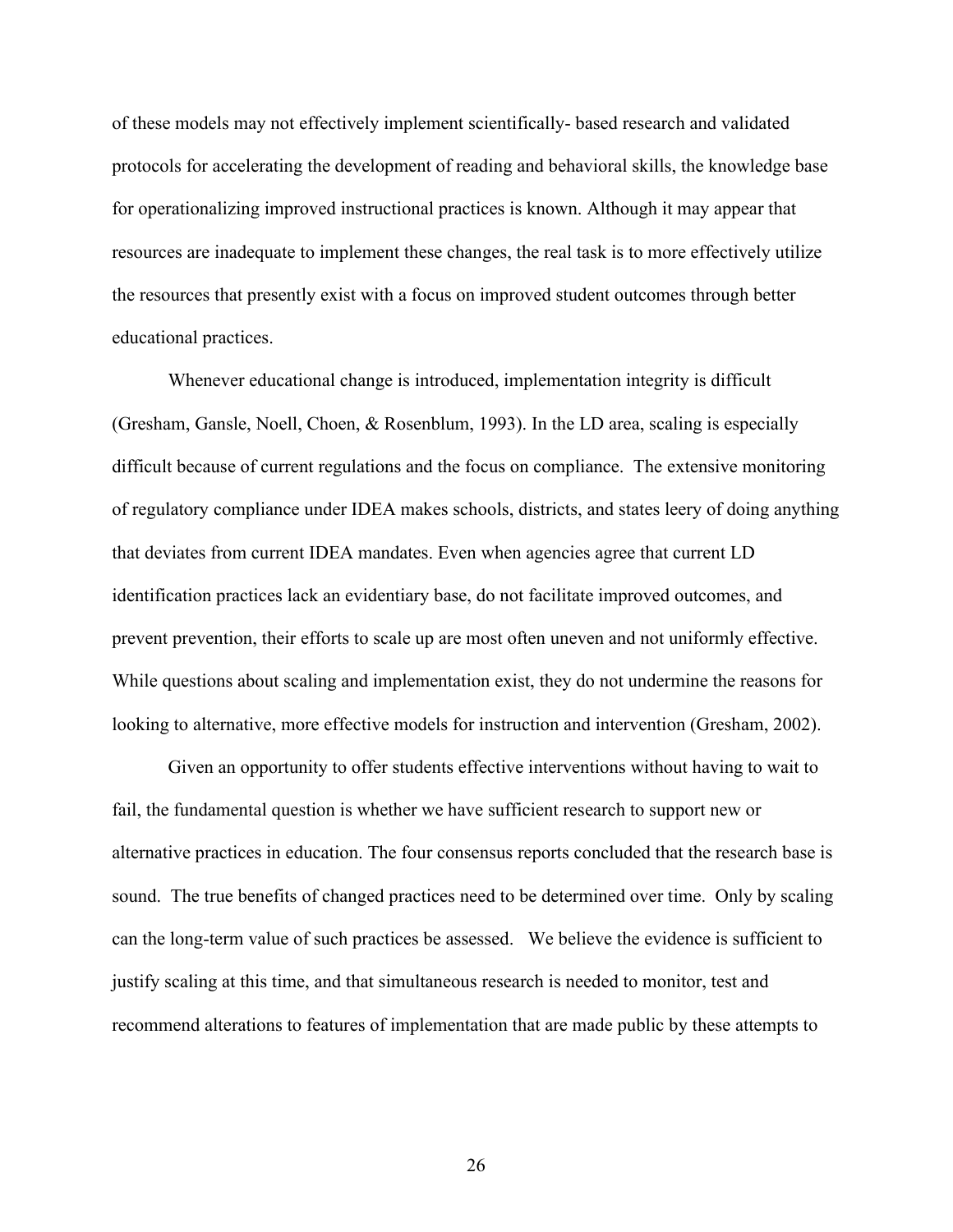scale the practice. Simply implementing progress monitoring (as required in NCLB) would be a significant step towards alternative approaches to the identification of LD.

*What about students who make progress during the intervention but make limited progress after they are released from the intervention?* There are students who make progress as a result of pre-referral intervention, but struggle once they no longer receive targeted instructional support. Response to intervention models should monitor progress in all students who are at risk, including those who exit an intervention. When progress is monitored, school personnel will be able to quickly recognize that students are not maintaining progress. Such students can reenter the intervention. A simultaneous investigation of the learning environment in which adequate progress is not apparent can be initiated to identify factors that contributed to students' continued struggle to learn (Fuchs & Fuchs, 1998). The key to ensuring student success is to have data that indicate the progress students are making so that these determinations can be made. Lack of progress in classrooms when intervention no longer occurs could be a valuable data source for determining whether adequate instruction is provided as part of the core instructional program, whether group sizes are too large and the target students would respond more effectively if the group size were reduced, and the extent to which contextual factors such as school attendance, home supports, and other factors were influencing learning.

*Will school psychologists and educational diagnosticians lose jobs?* Professionals involved in LD assessment commonly lament the time they devote to cookie-cutter and generally meaningless assessments. In states like Iowa where assessment models emphasize RTI, these professionals spend less time giving IQ tests and more time involved in assessment related to intervention, such as progress monitoring. They also spend more time on other activities related to instruction and behavioral support. These professionals report increased job satisfaction as a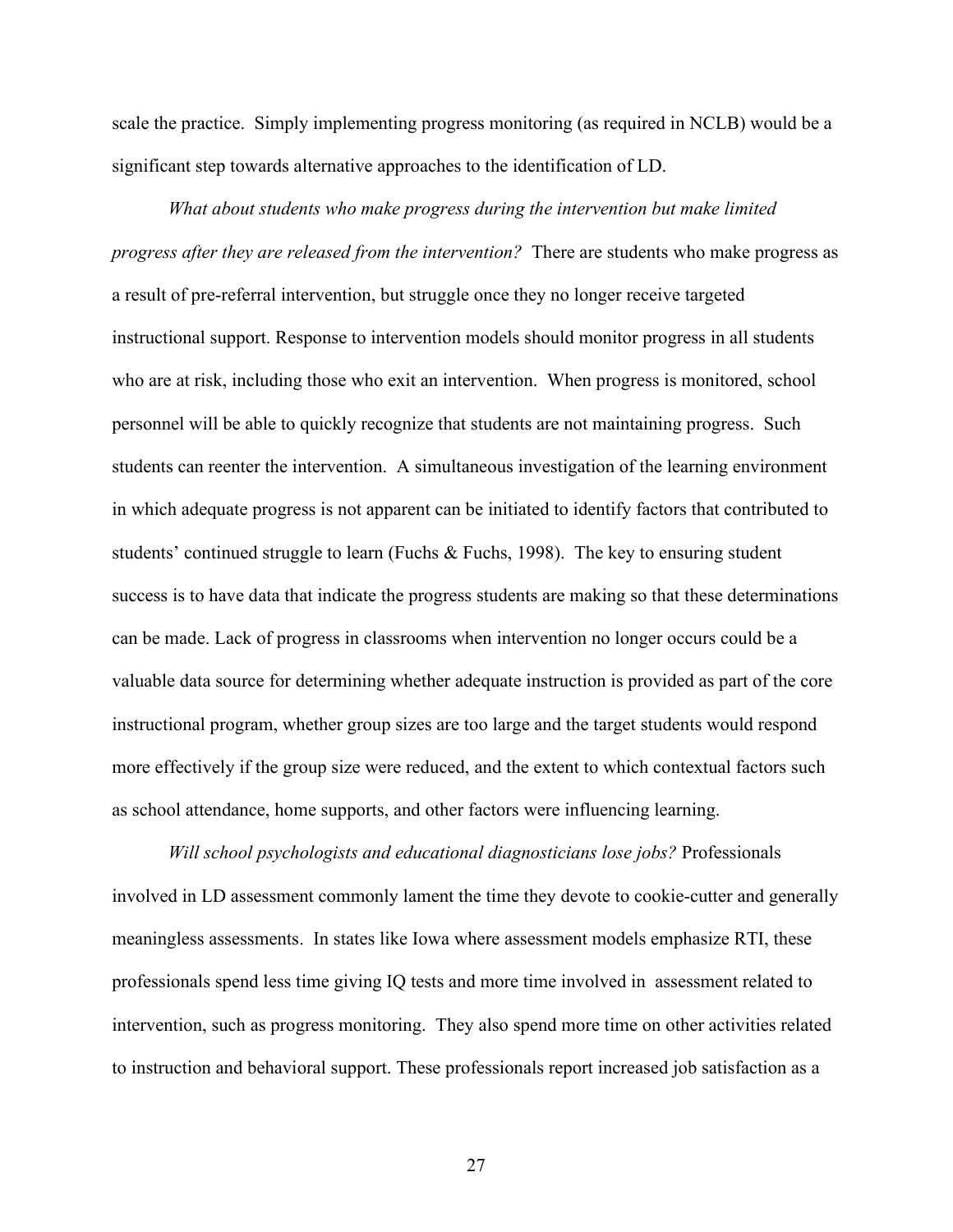result of a reallocation of responsibilities driven by alternative models (Reschly et al., 1999). Professional organizations representing these professionals support changes in LD identification practices, and no job losses have been reported or would be expected (Learning Disability Roundtable, 2002). While improved pre-service preparation and continuing professional development are ongoing challenges throughout the education community, many assessment professionals are currently well-positioned to implement alternative approaches to LD identification.

*What about students currently identified as LD?* Concerns have been expressed about unintended consequences for students currently identified or not identified as LD. No student who is currently eligible should lose eligibility or be subjected to additional evaluations because of regulatory changes. Parents should have the option of requesting formal evaluations at any point in the identification process, though many are likely to delay a formal referral as the student will be engaged in intervention and they can obtain ongoing data on how the student is responding. Parents should be permitted to request an IQ test if they are concerned about the student's level of intelligence, although better communication between parents and school personnel should inform parents about the value of an IQ test and at what point in the assessment process it should be administered. Knowing a student's IQ score will not predict what they can learn, just what they haven't learned.

 *What about the older student?* For the student in middle and secondary school, the presence of an inability to read, write, or do math should immediately trigger concerns about LD. There should be no hesitation on the part of parents and school personnel to include an older student in a RTI protocol as there is ample evidence, at least in the reading domain, that many older students identified with LD have never received adequate instruction in either general or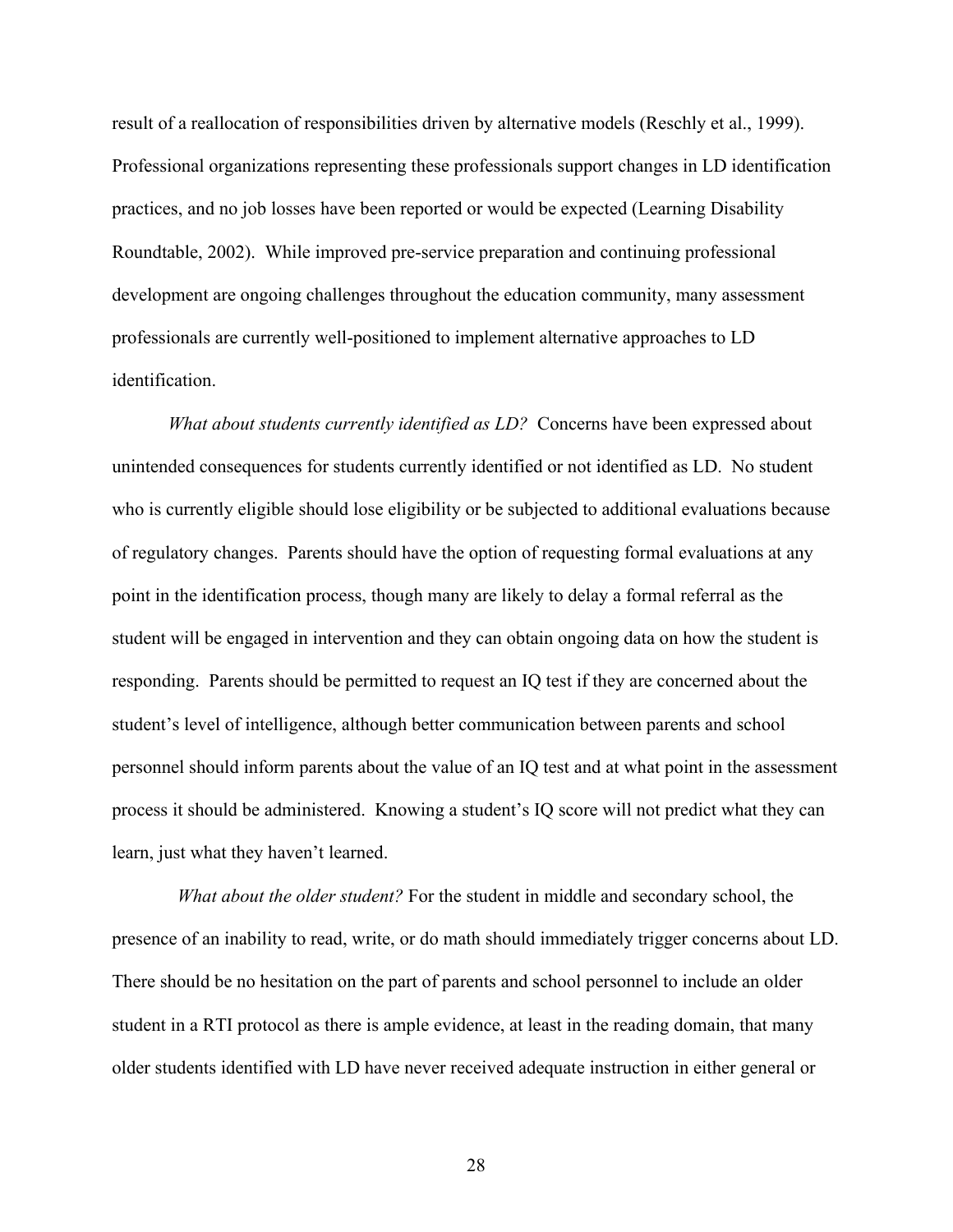special education. Many respond surprisingly well with a sufficiently intense intervention (Torgesen et al., 2001; Simos et al., 2002). Students who are struggling to learn and who are likely candidates for special education referral would certainly benefit from an intervention trial, if for no other reason than the student will get help sooner, not later, as is presently the situation in many districts backlogged with requests for eligibility determinations. *The real question is why the first thing done with an older student (or adult) struggling with reading, math, and/ or writing isn't to provide them with intervention?*

*What about the bright student or "gifted LD?"* There is no question that students can be remarkably capable in one area and deficient in another. The presence of this type of uneven development of capabilities is sufficient, but not necessary for the identification of LD. For example, the concern about "bright" students often involves those who seem highly capable but are slow at reading and/or math. Here the critical issue is the need to broadly assess domains of academic achievement, including fluency in reading, math, and writing. As the Federal definition does not emphasize fluency, these difficulties are often not assessed. The key finding from a thorough assessment of academic skills is that accuracy and fluency not only are discrepant, but that there is educational need.

Related concerns are often expressed about students who seem bright, but are distractible or have subtle retrieval deficits. Concerns about distractibility and retrieval beg the question of whether the correct identification has been made. Although many students with LD also are distractible and have retrieval deficiencies, these problems in the absence of clearly specified achievement difficulties are better subsumed under other disorders, such as ADHD or specific language impairments, where the implications for intervention are more directly linked with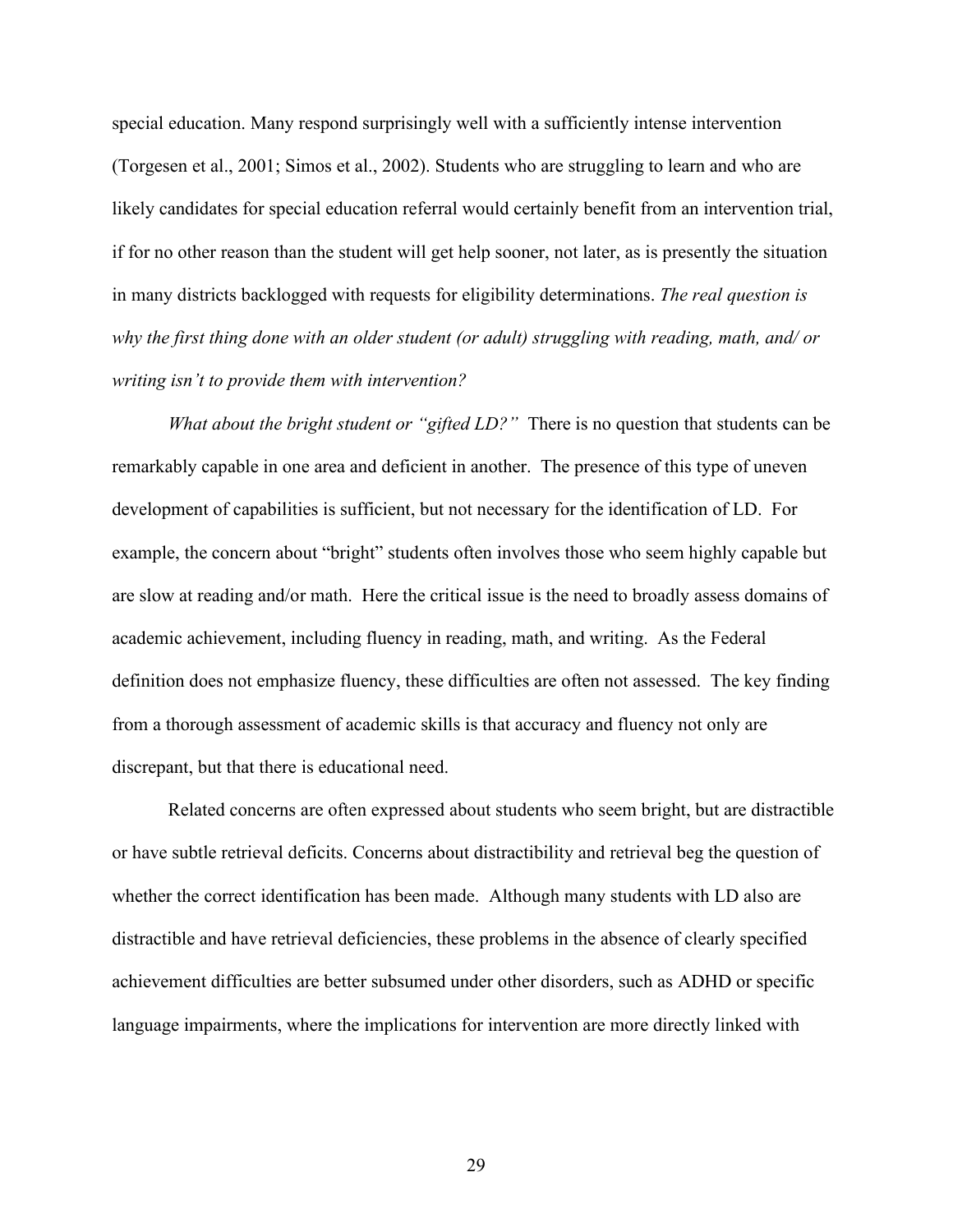identification. Children with LD and ADHD have two disorders, both of which need intervention (Lyon et al., 2002).

Another common concern involves students who obtain achievement test scores that are above average, but below scores on an IQ test. This finding is often an artifact of failing to correct for the correlation of IQ and achievement tests. On average, extremely high IQ test scores will be associated with lower achievement test scores due to a statistical problem known as "regression to the mean" in which the less extreme score on two correlated tests moves to the average. A student, for example, with an IQ score of 130  $(95<sup>th</sup>$  percentile) and an achievement quotient that is 15 points lower is not discrepant if the correlation of the two tests is taken into account. The actual amount of the discrepancy to represent this difference at the  $50<sup>th</sup>$  percentile (100) would be closer to 24 points at levels of IQ as high as 130, depending on the correlation of the two tests.

*What about the "slow learner"?* Students with mental retardation have different instructional needs than students with LD. Moreover, the critical piece of information for identifying a student with mental retardation is a pervasive deficit in adaptive behaviorsocialization, self- care skills, and independent living capabilities. Students with LD may have selective deficits in adaptive behavior, but not a pervasive deficit (Bradley et al., 2002).

The slow learner concern typically revolves around the question of what to do with a student with an IQ score in the 70- 80 range who "cannot be expected to learn" at an age appropriate rate. This type of student typically does not have pervasive adaptive behavior deficits and is not eligible for the mental retardation category. The concern, often made in parallel with concerns about parental expectations, presumes that IQ is a strong predictor of RTI, which it is not. The extent to which our conceptions are permeated by antiquated "milk and jug"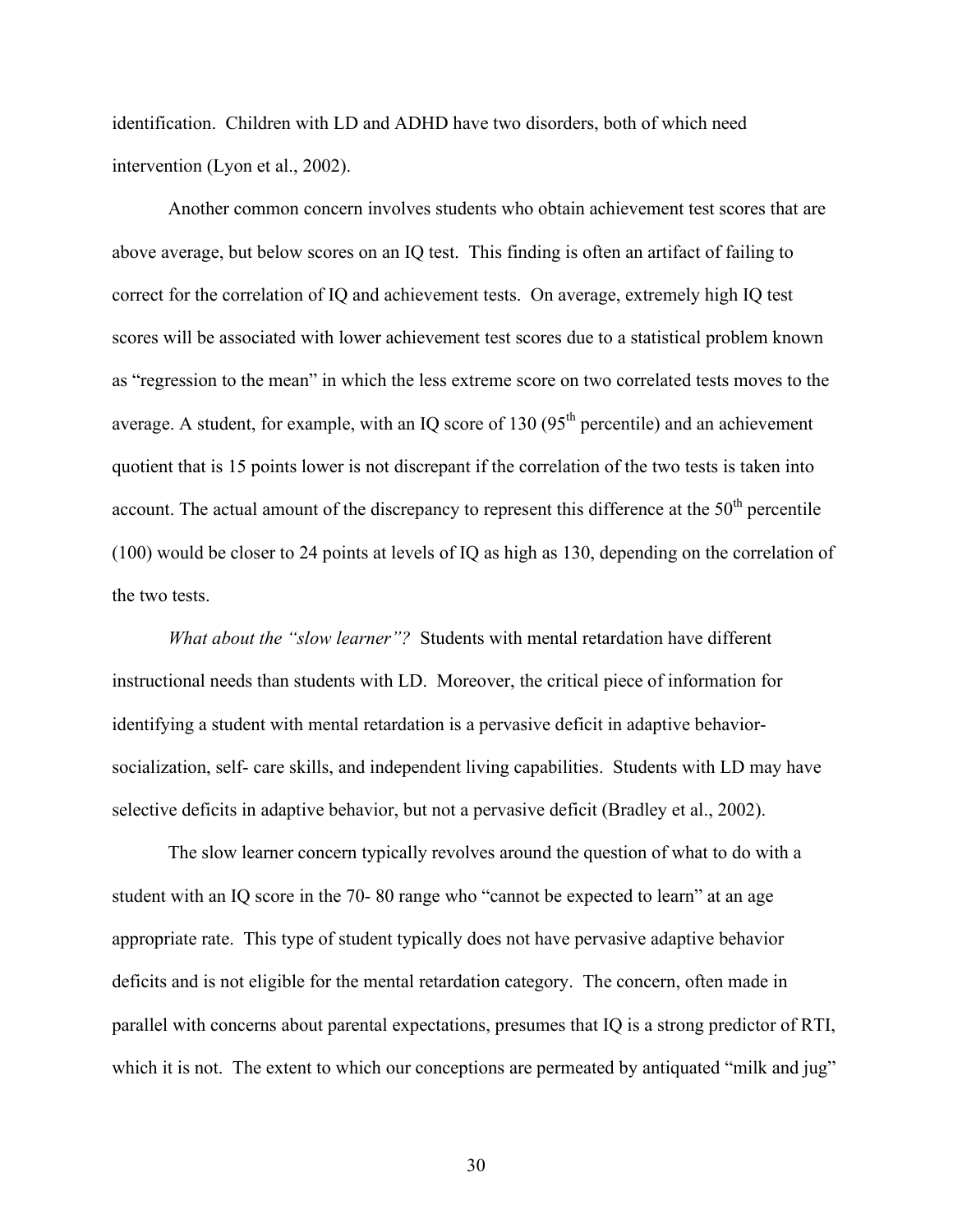thinking should be of concern to anyone interested in LD, reflecting the culmination of years of inappropriate interpretations of IQ test scores. Milk and jug thinking is epitomized by the following quotation in 1937 from Sir Cyril Burt:

> Capacity must obviously limit content. It is impossible for a pint jug to hold more than a pint of milk and it is equally impossible for a student's educational attainment to rise higher than his educable capacity (p.477).

There is no evidence that IQ tests set an upper limit on a student's ability to learn. The only way to assess learning potential is to teach a student and gauge RTI. *Conclusions: Line up IDEA with NCLB*

As the education community considers potential changes in LD identification, we observe that most of the provisions recommended as alternatives to IQ-discrepancy models are already allowed in IDEA. However, without well articulated policy and regulations, many schools and parents will be without direction. The most significant challenge in revamping identification procedures and enhancing results for students with LD involves the concept of "aptitude" and how it has traditionally been utilized in models of LD. Even if we reject the use of IQ as an indicator of aptitude, the notion that a student with LD has a discrepancy relative to aptitude as measured by tests deviates from historic conceptions of LD as an inability to learn despite the presence of adequate opportunity. *A major advantage of shifting the focus in LD identification from IQ status to inclusion of RTI is that it more appropriately and immediately addresses the instructional needs of students who are difficult to teach, as opposed to the current model of waiting until they have failed in school.* This allows for learning to be measured through progress monitoring as part of a systematic effort at intervention (Fuchs & Fuchs, 1998). Such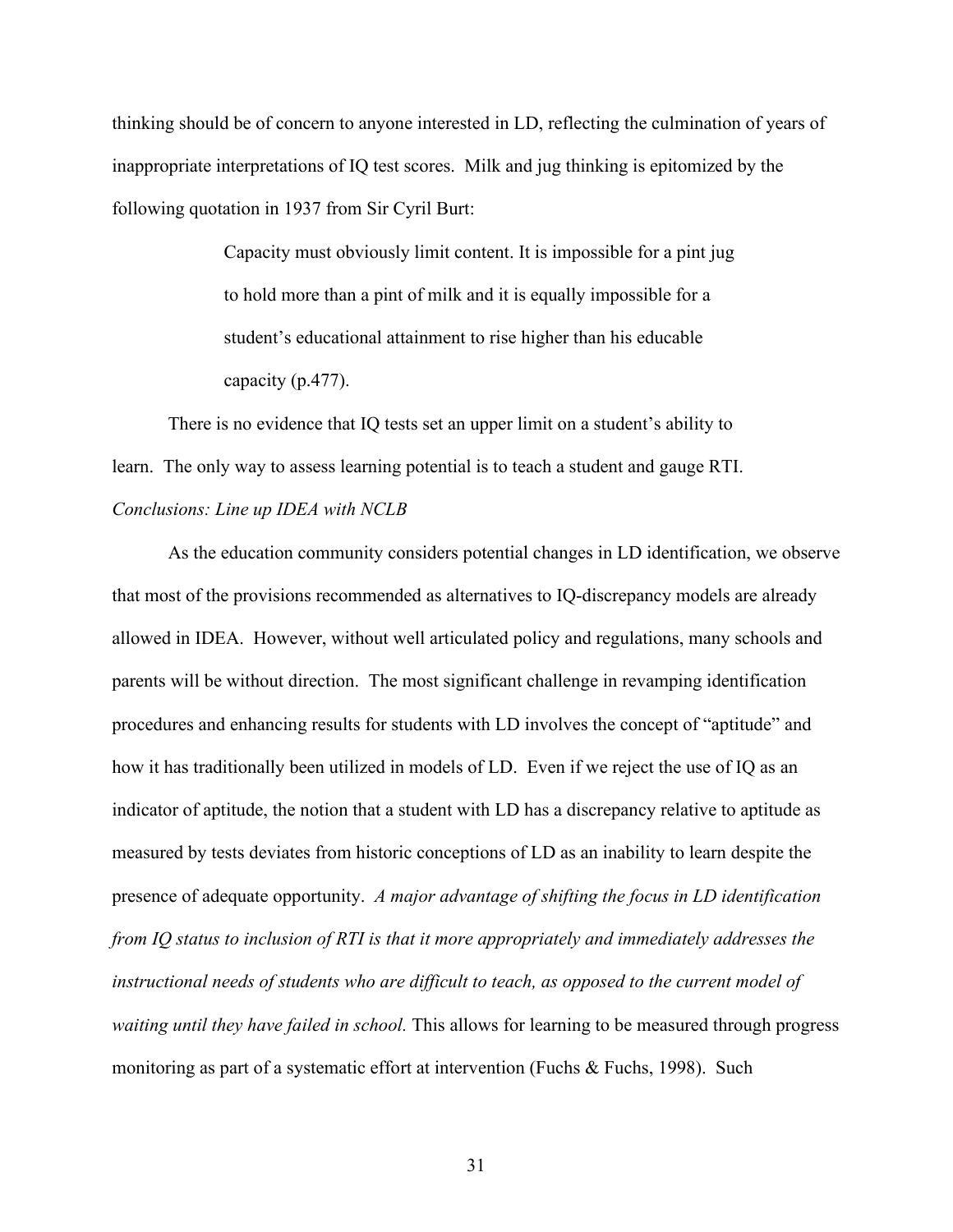approaches facilitate the integration of general and special education around instruction, line up IDEA with the laudatory goals of NCLB, and lead to federal regulations and conceptual models of LD consistent with our best research about teaching and learning. General and special education students alike deserve instruction and support that is appropriate to their learning needs. Service delivery to students in special education needs to be more focused on results and less on process. Obstacles that prevent these changes need to be removed. Otherwise it is likely that the construct of LD as currently implemented will wither and expire due to the absence of evidence linking identification to improved outcomes.

These arguments in favor of alternative models are not simply about RTI. The alternative models recognize that most forms of LD emerge early in school and can be identified through universal screening. Students who are at-risk should receive accelerated instruction through standard, scientifically-based protocols, with their progress constantly monitored. Those who do not respond should be candidates for special education. Additional criteria for identification (e.g., exclusions, educational needs) should be considered by an interdisciplinary team. The students who emerge from this process and qualify for special education will, if the interventions are appropriate and provided with integrity, be different from those who are currently served because instructional casualties will be eliminated . The key, of course, is better instruction provided earlier in schooling and enhanced coordination between general and special education. The debate about alternative models is not simply IQ-discrepancy or low achievement versus RTI. It is about whether special education continues to use the now indefensible psychometric models adopted in 1977 or moves to alternative models that prioritize instruction and not eligibility, and student learning as opposed to process. In making these shifts, IDEA becomes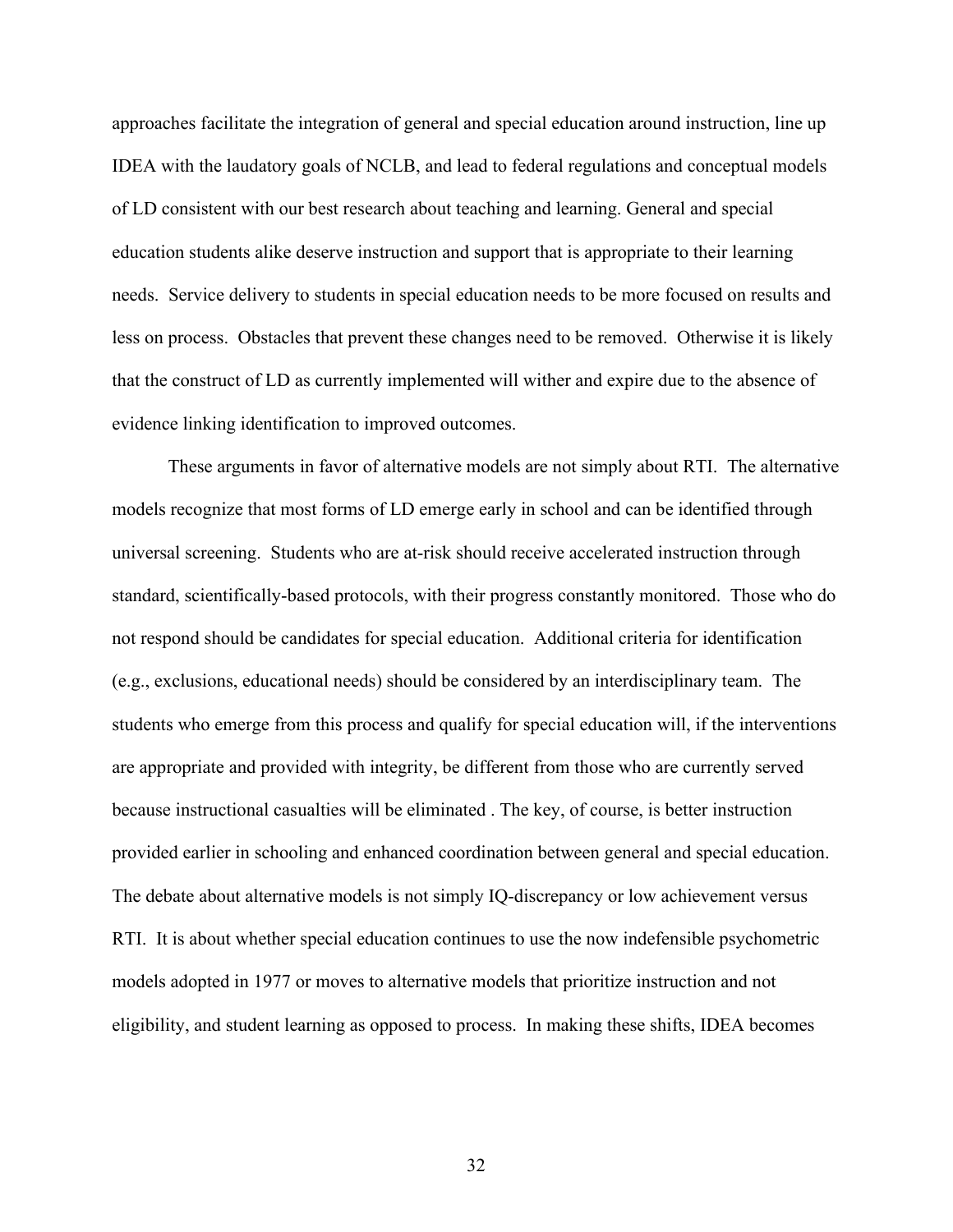aligned with NCLB, ensuring that general education and special education operate as a unified system with common goals.

The NCLB act represents an unprecedented opportunity for the special education community. It requires students with disabilities to be part of the accountability system, which means that they must be afforded effective instruction if schools are to meet NCLB goals. Adopting alternative models of the sort proposed in recent consensus documents will permit special education students to fully benefit from the mandates built into NCLB. Improved achievement and behavioral adjustment should be the goals and outcomes of any educational practice. We have an obligation to think of students who are struggling to learn as difficult- toteach before we label them as unable to learn.

### **References**

- Aaron P.G. (1997). The impending demise of the discrepancy formula. *Review of Educational Research*, *67*, 461-502.
- Al Otaiba, S. & Fuchs, D. (2002). Characteristics of children who are unresponsive to early literacy intervention: A review of the literature. *Remedial and Special Education, 23*, 300-315.
- Bradley, R., Danielson, L., & Hallahan, D. (Eds.) (2002). *Identification of learning disabilities: Research to practice.* Mahwah NJ: Erlbaum. www.air.org/ldsummit

Burt, C. (1937). *The backward child*. London: University of London Press.

- Christensen, C.A. (1992). Discrepancy definitions of reading disability: Has the quest led us astray? *Reading Research Quarterly, 27*, 276-278.
- Denton, C., Vaughn, S., & Fletcher, J.M. (2003). Bringing research-based practice to scale. *Learning Disability Research and Practice, 15*, 74-94.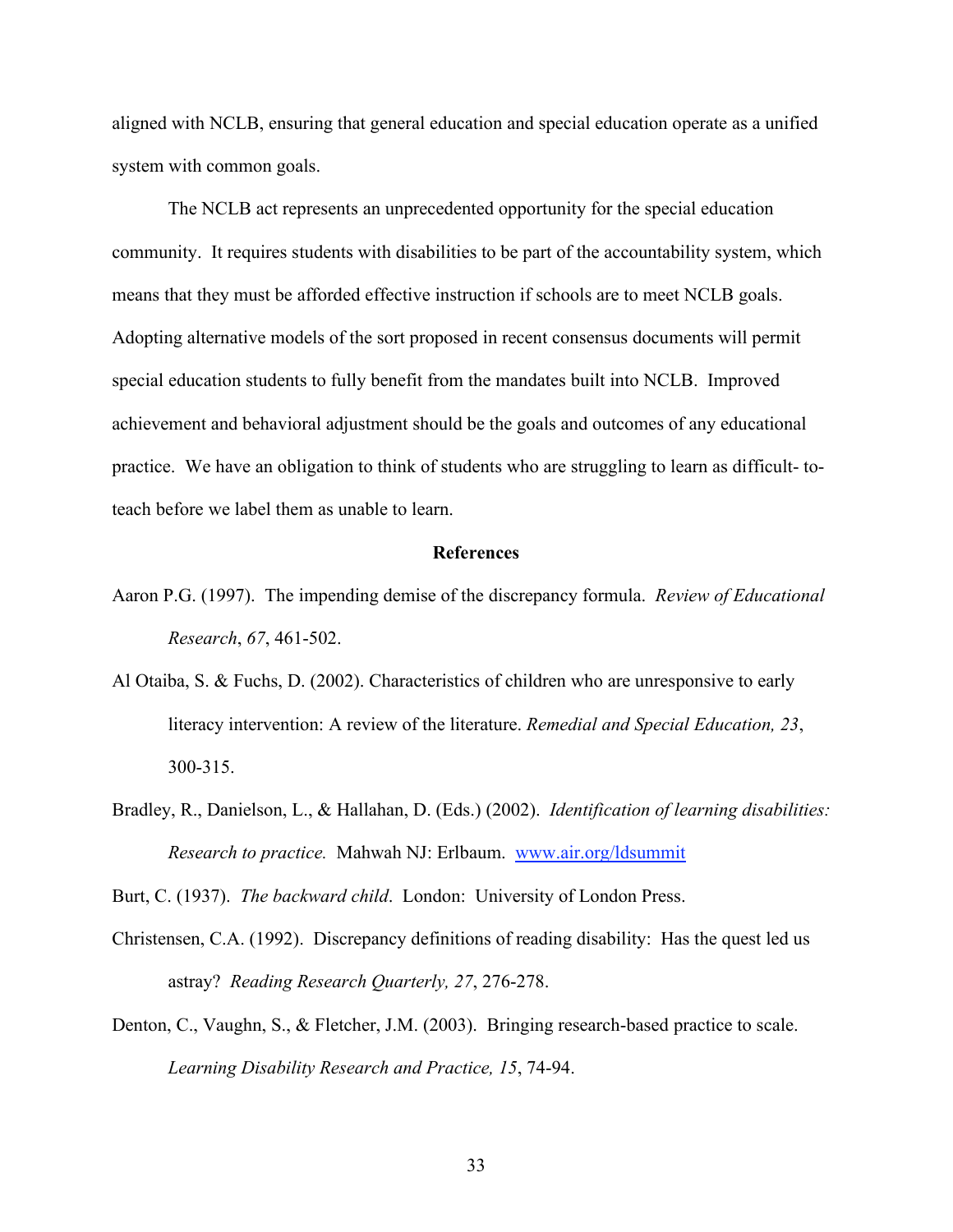- Donovan, M.S., & Cross, C.T. (2002). *Minority students in special and gifted education.*  Washington, DC: National Academy Press. http://www.nap.edu/catalog/10128.html
- Ellis, A.W. (1985). The cognitive neuropsychology of developmental (and acquired) dyslexia: A critical survey. *Cognitive Neuropsychology, 2*, 169-205.
- Finn, C.E., Jr., Rotherham, R.A.J., & Hokanson, C.R., Jr. (Eds.) *Rethinking special education for a new century*. Washington, DC: Thomas B. Fordham Foundation and Progressive Policy Institute. www.edexcellence.net/library/special\_ed/index.html
- Fletcher, J.M., Francis, D.J., Morris, R.D., & Lyon, G.R. (in press). Evidence-based assessment of learning disabilities in children and adolescents. Journal of Clinical Child and Adolescent Psychology.
- Fletcher, J.M., Lyon, G.R., Barnes, M., Stuebing, K.K., Francis, D.J., Olson, R.K., Shaywitz, S.E., & Shaywitz, B.A. (2002). Classification of learning disabilities: An evidencebased evaluation. In R. Bradley, L. Danielson, & D. Hallahan (Eds.), *Identification of learning disabilities: Research to practice.* (pp 185-250). Mahwah NJ: Erlbaum.
- Fletcher, J.M., Morris, R.D., & Lyon, G.R. (2003). Classification and definition of learning disabilities: An integrative perspective. In H.L. Swanson, K.R. Harris, and S. Graham. *Handbook of learning disabilities* (pp. 30-56). Guilford Publications.
- Francis, D.J., Fletcher, J.M., Shaywitz, B.A., Shaywitz, S.E., & Rourke, B.P. (1996). Defining learning and language disabilities: Conceptual and psychometric issues with the use of IQ tests. *Language, Speech, and Hearing Services in Schools*, *27*, 132-143.
- Francis, D.J., Fletcher, J.M., Stuebing, K.K., Lyon, G.R., Shaywitz, B.A., & Shaywitz, S.E. (in press). Psychometric approaches to the identification of learning disabilities: IQ and achievement scores are not sufficient. *Journal of Learning Disabilities.*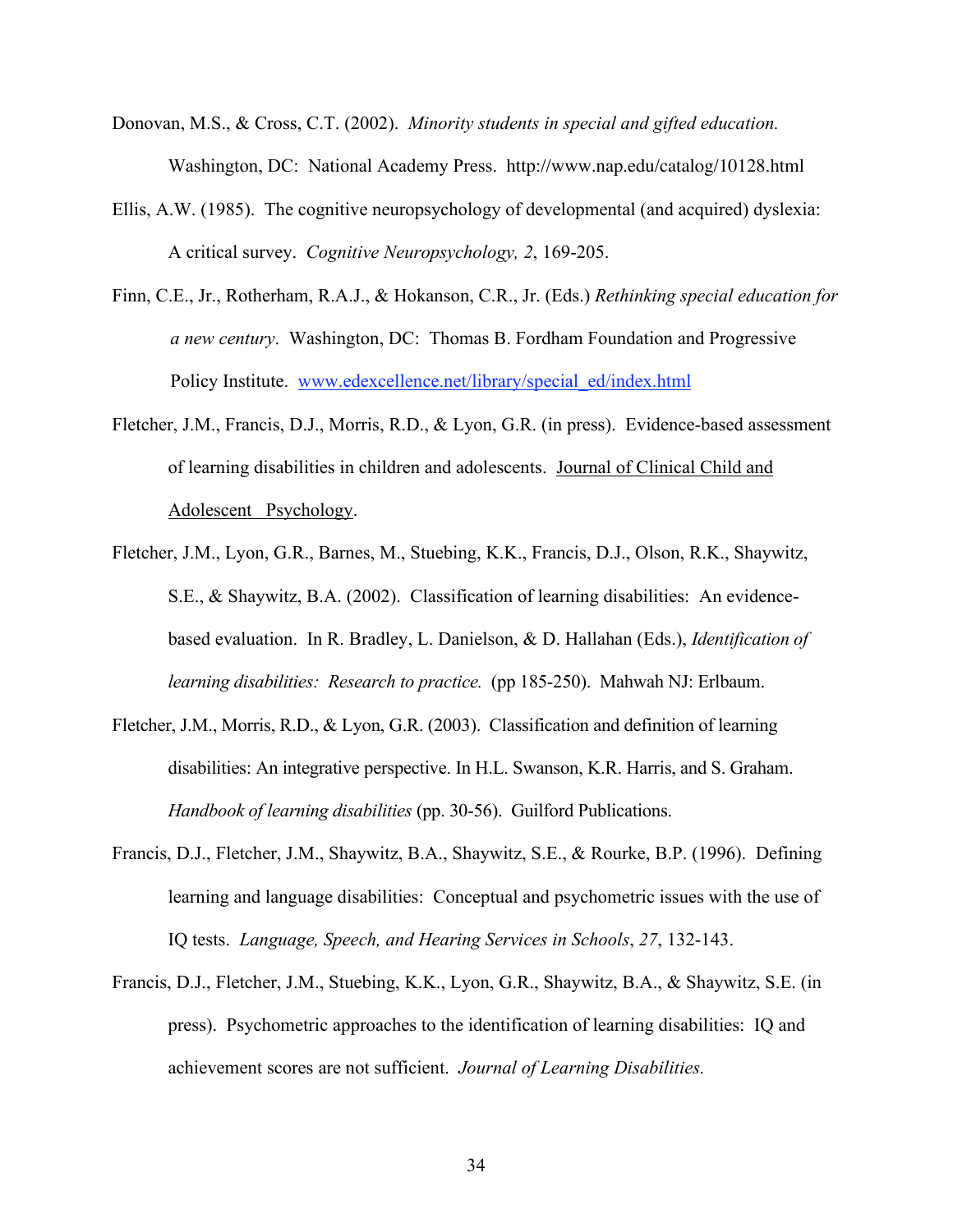- Fuchs, D., Mock, D., Morgan, P.L., & Young, C.L. (2003) Responsiveness-to-intervention: Definitions, evidence, and implications for the learning disabilities construct. *Learning Disabilities Research and Practice*, *18*, 157-171.
- Fuchs, L.S., & Fuchs, D. (1998). Treatment validity: A unifying concept for reconceptualizing identification of learning disabilities. *Learning Disabilities Research & Practice*, *13*, 204- 219.
- Gresham, F.M. (2002). Responsiveness to intervention: An alternative approach to the identification of learning disabilities. In R. Bradley, L. Danielson, & D. Hallahan (Eds.), *Identification of learning disabilities: Research to practice* (pp. 467-519)*.* Mahwah NJ: Erlbaum.
- Gresham, F.M., Gansle, K.A., Noell, G.H., Cohen, S., & Rosenblum, S. (1993). Treatment integrity of school-based intervention studies: 1980 – 1990. *School Psychology Review*, *22*, 254-272.
- Gresham, F.M., MacMillan, D.L., & Bocain, K.M. (1996). Learning disabilities, low achievement, and mild mental retardation: More alike than different? *Journal of Learning Disabilities, 29*, 570-581.
- Grigorenko, E.L. (2001). Developmental dyslexia: An update on genes, brains, and environments. *Journal of Child Psychology and Psychiatry, 42,* 91-125.
- Kavale, K.A. (1988). Learning disability and cultural disadvantage: The case for a relationship. *Learning Disability Quarterly, 11*, 195- 210.
- Kavale, K. A., & Forness, S. R. (1999). Effectiveness of special education. In C. R. Reynolds & T. B. Gutkin (Eds.), *The handbook of school psychology* (3rd Ed.) (pp. 984-1024). New York: Wiley.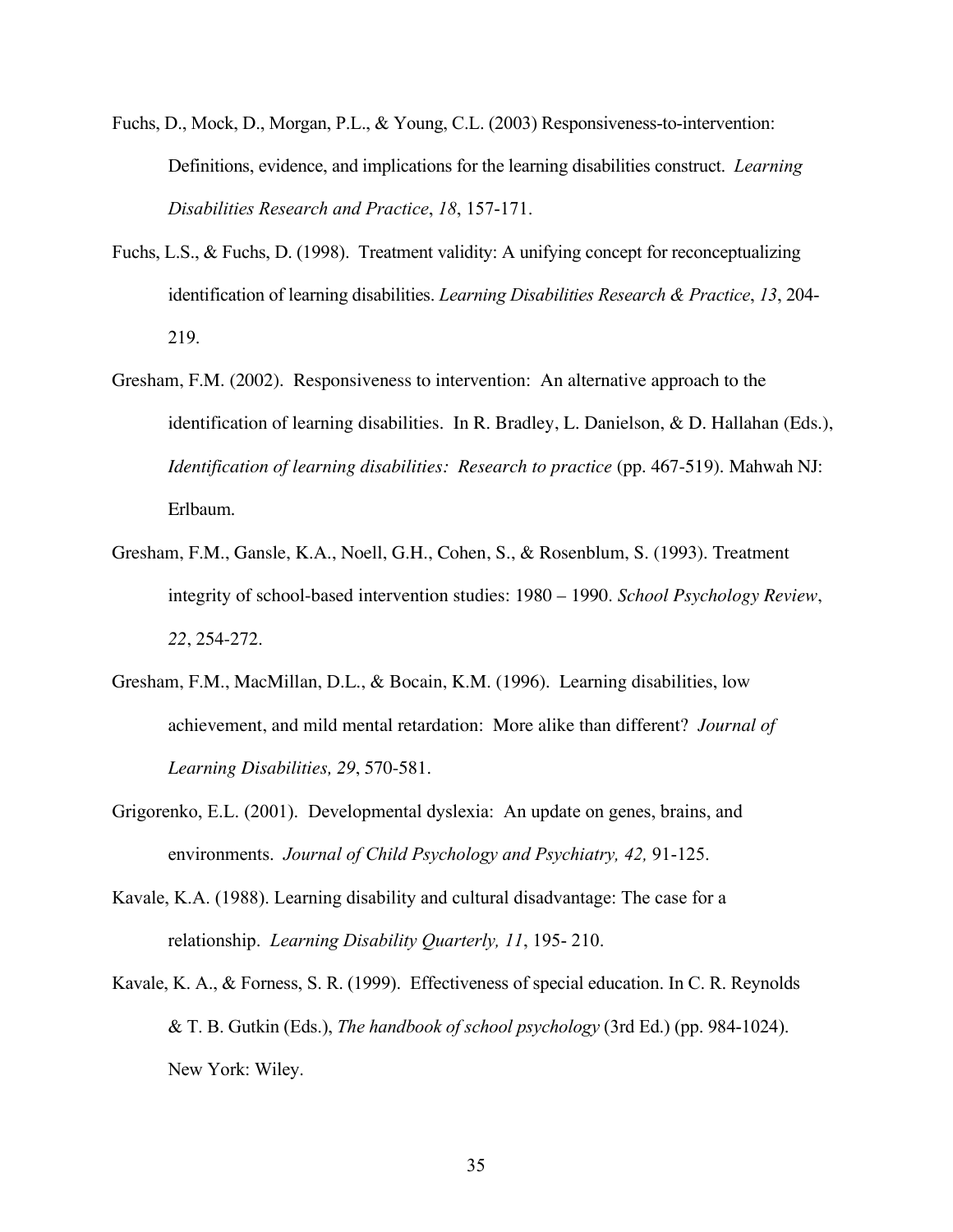- Kavale, K.A., & Forness, S.R. (2000). What definitions of learning disability say and don't say: A critical analysis. *Journal of Learning Disabilities*, *33*, 239-256.
- Learning Disabilities Roundtable (2002). *Specific learning disabilities: Finding common ground*. Washington DC: U.S. Department of Education, Office of Special Education Programs, Office of Innovation and Development.
- Lyon, G.R., Fletcher, J.M., & Barnes, M.C. (2002). Learning disabilities. In E. Mash and R. Barkley (Eds.) *Child psychopathology* (pp. 520-586) (Vol. II). New York: Guilford.
- Lyon, G.R., Fletcher, J.M., Shaywitz, S.E., Shaywitz, B.A., Torgesen, J.K., Wood, F.B., Schulte, A., & Olson, R. (2001). Rethinking learning disabilities. In C.E. Finn, Jr., RA.J. Rotherham, & C.R. Hokanson, Jr. (Eds.) *Rethinking special education for a new century* (pp. 259-287). Washington, DC: Thomas B. Fordham Foundation and Progressive Policy Institute.
- MacMillan, D.L., & Siperstein, G.N. (2002). Learning disabilities as operationally defined by schools. In R. Bradley, L. Danielson, & D. Hallahan (Eds.), *Identification of learning disabilities: Research to practice* (pp. 520-586)*.* Mahwah NJ: Erlbaum.
- MacMillan, D.L., & Speece, D. L. (1999). Utility of current diagnostic categories for research and practice. In R. Gallimore, L.P.Bernheimer, D.L. Macmillan, D.L. Speece, and S. Vaughn (Eds). *Developmental perspectives on children with high-incidence disabilities*. Mahwah, NJ: Erlbaum.
- National Center for Learning Disabilities (2002). *Early help for struggling learners: A national survey of parents and educators.* Author.

(http://www.ld.org/press/PR2003/survey\_findings.pdf)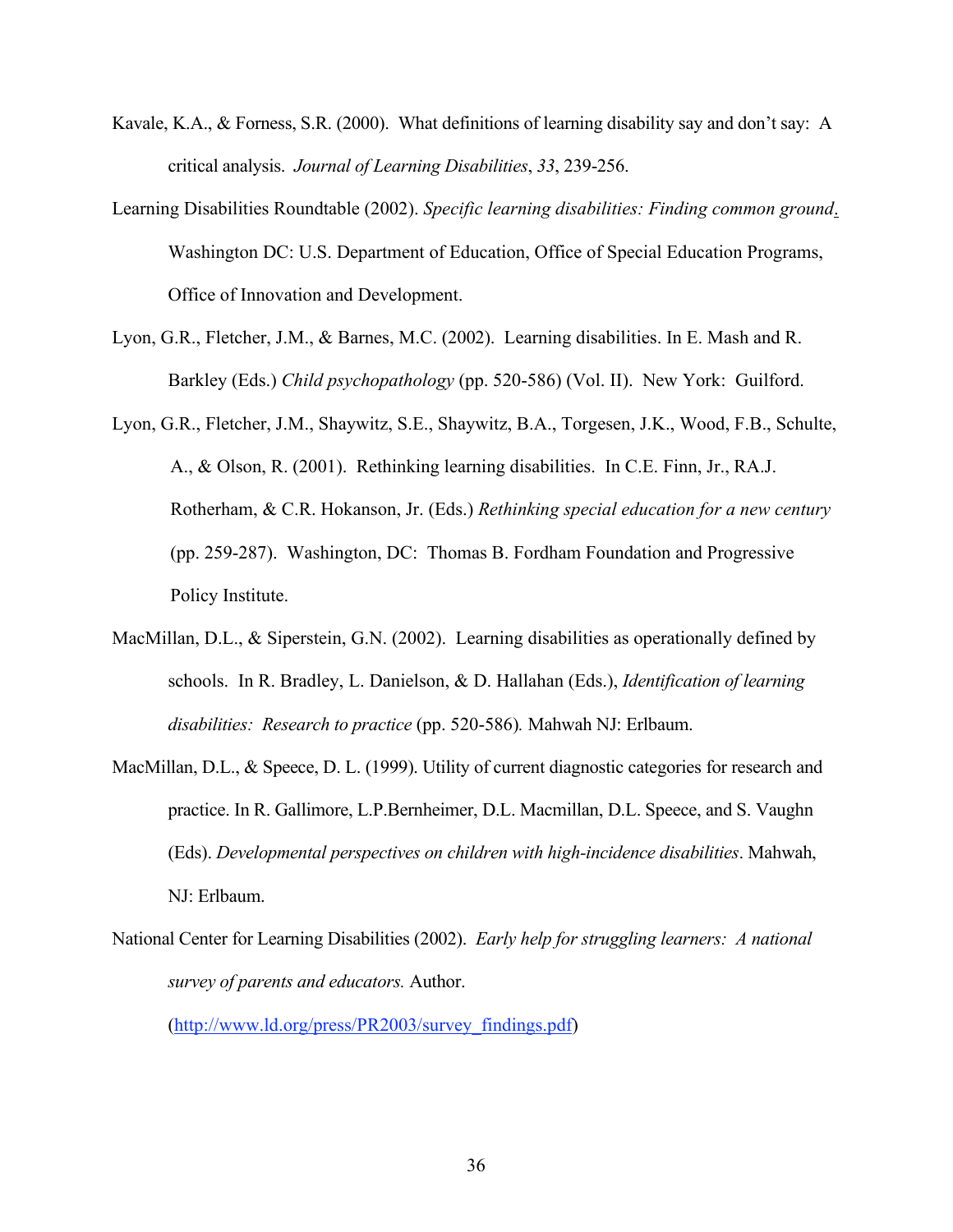- National Reading Panel (2000). *Teaching children to read: An evidence-based assessment of the scientific research literature on reading and its implications for reading instruction*. Washington, DC: National Institute of Child Health and Human Development. www.nationalreadingpanel.org/
- Nelson, J.R., Benner, G.J., & Gonzalez, J. (2003). Learner characteristics that influence the treatment effectiveness of early literacy interventions: A meta-analytic review. *Learning Disabilities Research & Practice, 18*, 255-267.
- President's Commission on Excellence in Special Education (2002). A new era: Revitalizing special education for children and their families.

http://www.ed.gov/inits/commissionsboards

- Rand Reading Study Group (2002). *Reading for understanding*. Santa Monica, CA: Rand Corporation. www.rand.org/multi/achievementforall/
- Reschly, D.J., Tilly, W.D., & Grimes, J.P. (1999). *Special education in transition: Functional assessment and noncategorical programming*. Longmont, CO: Sopris West.
- Reschly, D.J., Hosp, J.L., & Schmied, C.M. (2003). And miles to go ….: State SLD requirements and authoritative recommendations. Nashville, TN: National Research Center on Learning Disabilities. www.nrcld.org

Scruggs, T.E., & Mastropieri, M.A. On babies and bathwater: Addressing the problems of

identification of learning disabilities. *Learning Disability Quarterly*, *25*, 155-168.

Shaywitz, S.E. (1996). Dyslexia. *Scientific American, 275*, 98-104.

Shepard, L. (1980). An evaluation of the regression discrepancy method for identifying children with learning disabilities. *Journal of Special Education, 14*, 79-91.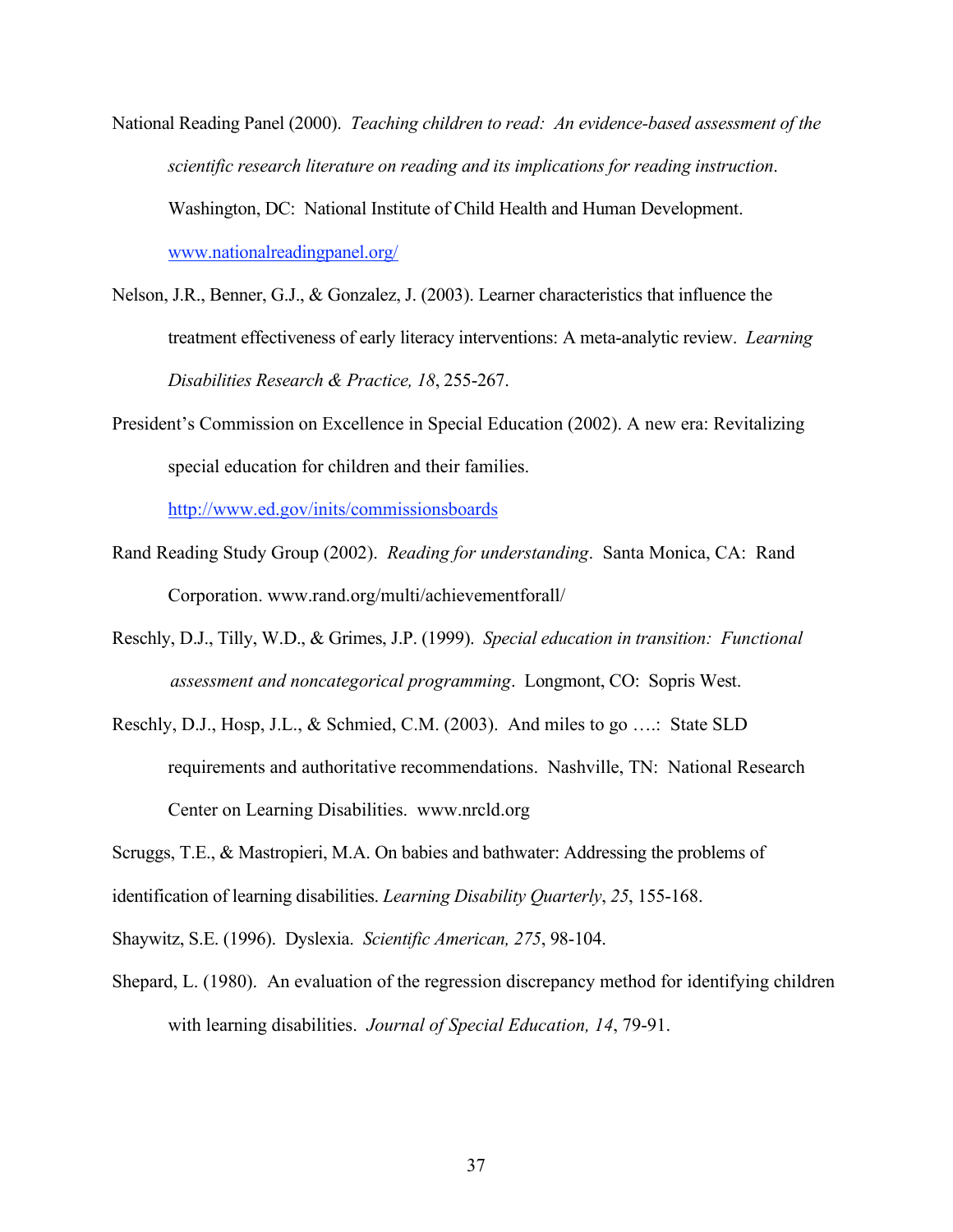- Simos, P.G., Fletcher, J.M., Bergman, E., Breier, J.I., Foorman, B.R., Castillo, E.M., Fitzgerald, M., & Papanicolaou, A.C. (2002). Dyslexia-specific brain activation profile becomes normal following successful remedial training. *Neurology*, 1-10.
- Snow, C.E., Burns, M.S., & Griffin, P. (1998). *Preventing reading difficulties in young children*. Washington, DC: National Academy Press. www.nap.edu/catalog/6023.html?se\_side
- Stanovich, K.E. (2000). *Progress in understanding reading: Scientific foundations and new frontiers*. New York: Guilford.
- Stuebing, K.K., Fletcher, J.M., LeDoux, J.M., Lyon, G.R., Shaywitz, S.E., & Shaywitz, B.A. (2002). Validity of IQ-discrepancy classifications of reading disabilities: A meta-analysis. *American Educational Research Journal*, *39*, 469-518.
- Torgesen, J.K. (2002). Empirical and theoretical support for direct diagnosis of learning disabilities by assessment of intrinsic processing weaknesses. In R. Bradley, L. Danielson, & D. Hallahan (Eds.), *Identification of learning disabilities: Research to practice.* Mahwah NJ: Erlbaum
- Torgesen, J.K., Alexander, A.W., Wagner, R.K., Rashotte, C.A., Voeller, K.K.S., & Conway, T. (2001). Intensive remedial instruction for children with severe reading disabilities: Immediate and long-term outcomes from two instructional approaches. *Journal of Learning Disabilities*, *34*, 33-58.
- United States Office of Education (1977). Assistance to states for education for handicapped children: Procedures for evaluating specific learning disabilities. *Federal Register, 42*, G1082-G1085.
- Vellutino, F. R., Scanlon, D. M., & Lyon, G. R. (2000). Differentiating between difficult-toremediate and readily remediated poor readers: More evidence against the IQ-